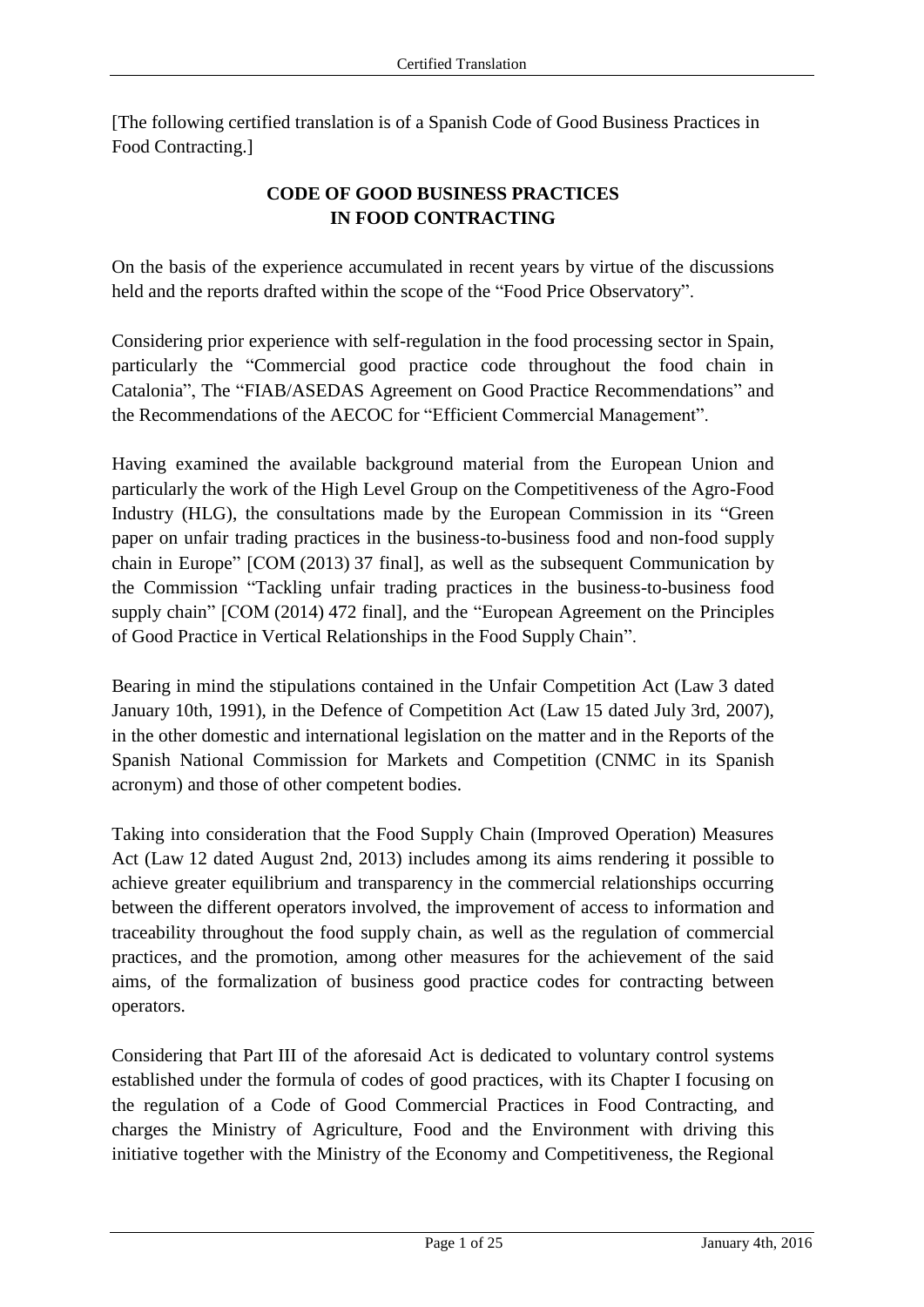Governments and the organizations and associations representing food production, transformation, industrial and distribution sectors.

Bearing in mind that article 15 of the said Act establishes, in connection with the said Code, its purpose, scope and the process for its preparation.

As article 16 is reserved for specifying different questions regarding its content, which must contemplate the principles which must underlie the commercial relationships between operators, as well as the systems for mediation and the resolution of conflicts, that the economic operators subscribing the same undertake to apply voluntarily in their commercial exchanges in order to facilitate the development of their contractual relationships.

In order to provide a Code that, in the framework of current regulations, can respond to the foregoing and adequately reflect the different circumstances involved in commercial operations for food products, the main associations and organizations representing the various operators involved in the course of the food supply chain have actively collaborated in the preparation of the present Code.

The operators involved in food production, transformation, marketing, industrial preparation and distribution, and whose relationships are covered by the Food Supply Chain (Improved Operation) Measures Act (Law 12 dated August 2nd, 2013), as well as the associations or organizations representing these operators, aware that their most effective contribution to the improved operation of the food supply chain involves their voluntary subscription of the Code of Good Business Practices in Food Contracting, hereby undertake to respect the principles and guidelines indicated below and to submit their commercial relationships, in the case of operators, and their activities, in the case of associations, to the following rules: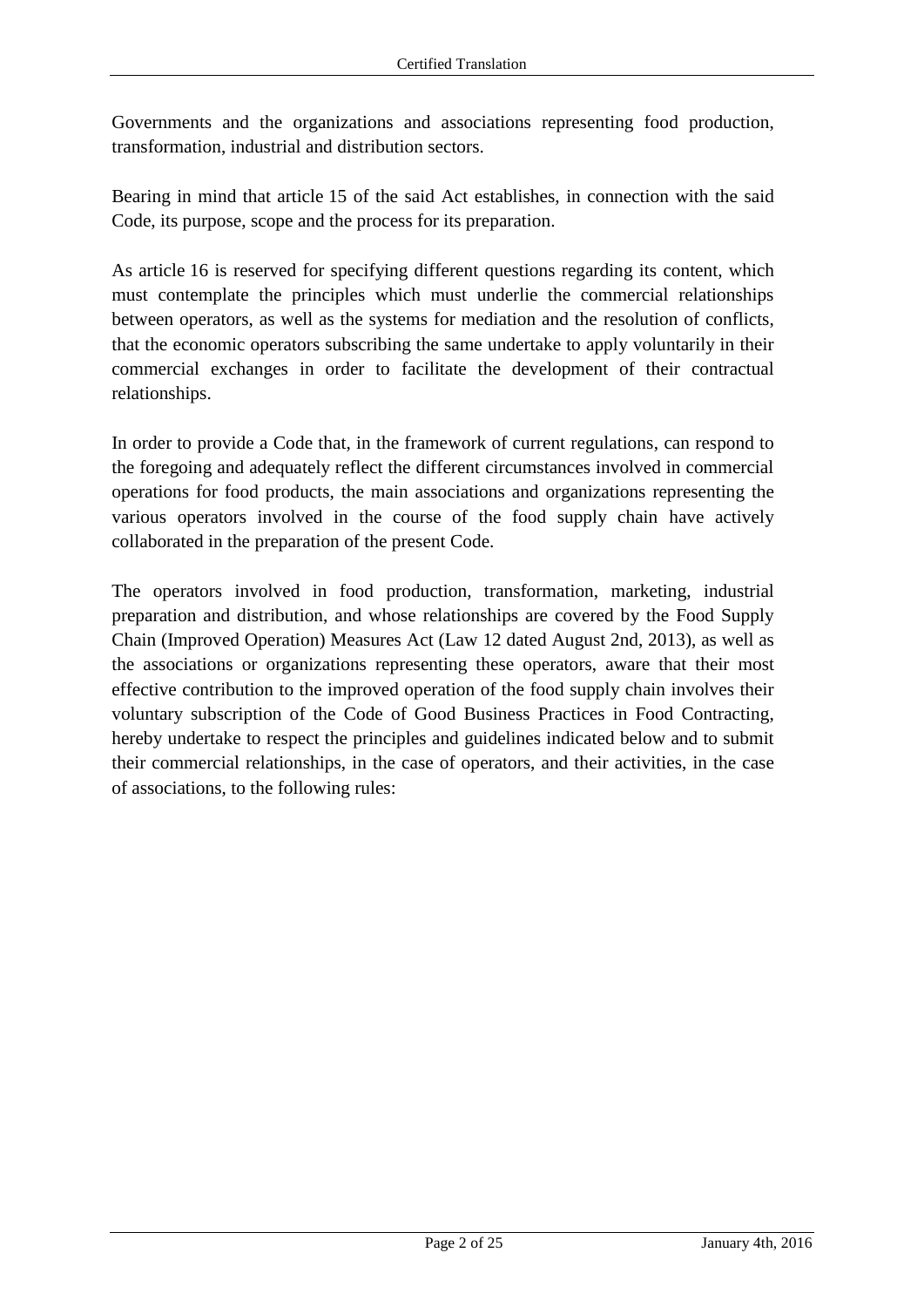### **I. Basic Principles**

**1.** The operators involved in the phases of food production, marketing, industrial processing and distribution who have subscribed the present Code, as well as their associations or organizations subscribing the same, accept that their commercial relationships will abide by the following general principles:

• Principle of legality: In the application of this Code, all operators and their associations shall at all times act in strict compliance with applicable legislation, especially the National and EU regulations governing matters related to the defence of competition.

And, in particular, they agree to fulfil the provisions contained in Part II of the Food Supply Chain (Improved Operation) Measures Act (Law 12/2013) in all their operations.

- Principle of defence of consumers: All operators in the food supply chain and their associations shall, within the framework of the Law and the present Code, respect the interests of consumers, in order to ensure that the improvement in commercial relationships is translated into conditions offering consumers the most extensive and varied supply, as well as the most favourable and sustainable. Similarly, they shall pay special attention to the improvement of consumers' perception regarding food-related products and the enhancement of the food sector.
- Principles of freedom of enterprise, freedom of markets and freedom to reach agreements: The commercial relationships between food supply chain operators shall be governed by the principle of contractual freedom as the operators are established as independent economic entities respecting the other party's right to establish its own strategy and its own commercial and management policies, including the freedom to determine independently whether or not to enter into an agreement.

The associations and organizations subscribing the Code shall take into account the respect for these same principles in the furtherance of their activities.

 Principle of loyalty: All relations between food supply chain operators and among their associations shall conform to the principle of loyalty, whereby they undertake to treat each other responsibly, in good faith and with professional diligence. In addition to the foregoing rules and principles, the commercial relationship between operators shall also be governed by the principles of mutual interest, fairness, equitable distribution of risks and responsibilities, commitment and mutual trust.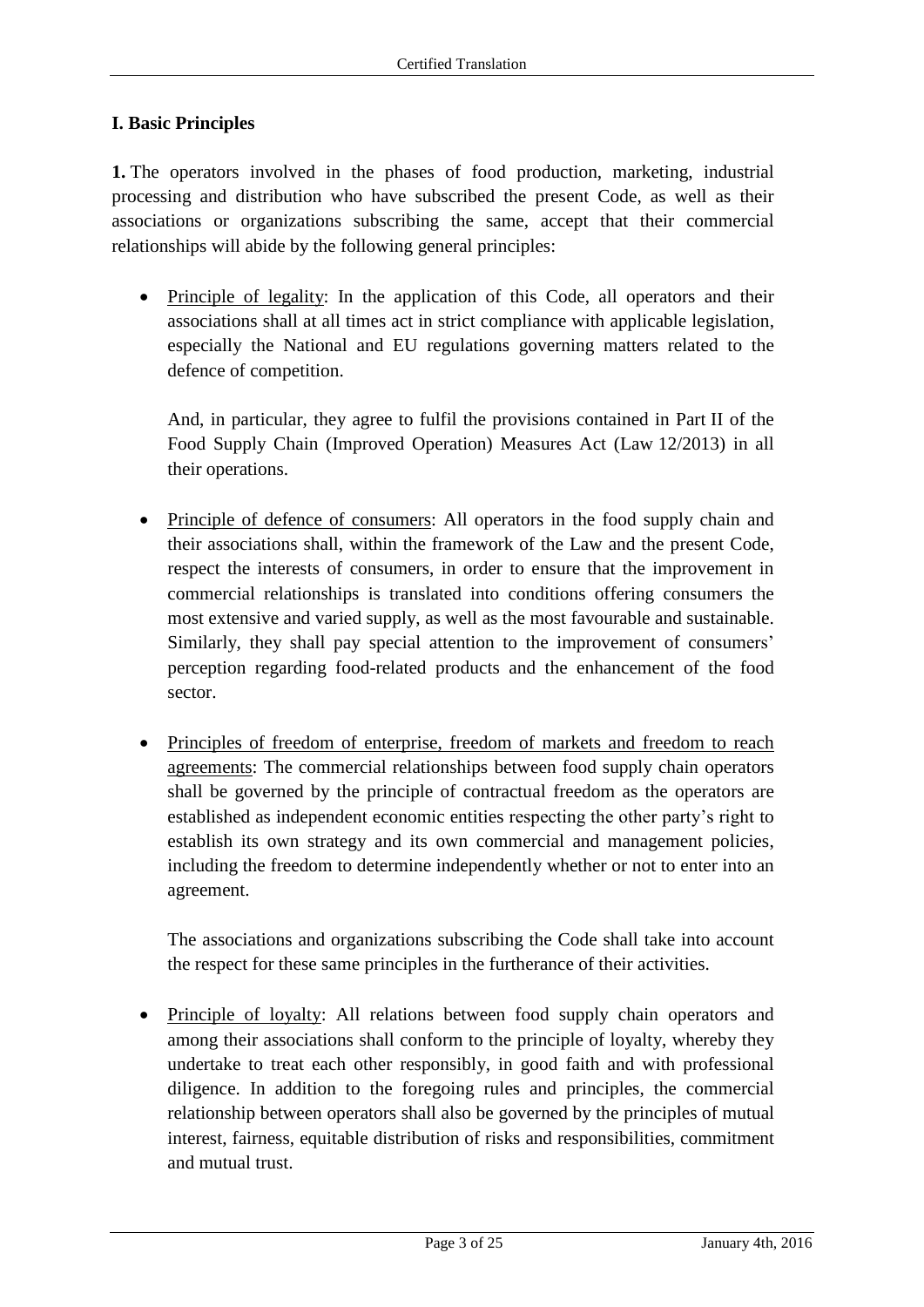- Principles of transparency, clarity, specificity and simplicity: Whenever operators who have subscribed the Code make use of general trading terms and conditions in food-related contracts, such terms and conditions must conform to the principles of transparency, clarity, specificity and simplicity, on the terms stipulated in the Contracting (General Terms and Conditions) Act (Law 7 dated April 13th, 1998).
- Principle of efficiency: All operators subscribing the Code undertake to guarantee, within the framework of current legislation and the present agreement, the maximum efficiency and optimization of resources in the distribution of goods in the food supply chain. The framework for contractual self-regulation must enable greater flexibility and security in commercial transactions and delve more deeply into the efficiency improvements that have occurred in recent years as well as the improvement in technological development.
- Principle of sustainability in the food supply chain: The operators in the food supply chain and their associations undertake to contemplate commercial relationships between operators from the perspective of the general sustainability of the food supply chain.

# **II. Scope of the Code**

**2.** The present Code shall extend to the relationships between operators involved in the different phases of food production, transformation, marketing, industrial processing and distribution in the food supply chain, providing the operators have subscribed the same and their activities take place in Spain.

For those aspects inherent to associations or organizations, the present Code shall also extend to the activities of those associations or organizations of operators in the food supply chain that have subscribed the same.

The code shall be subject to formalization and registration in accordance with the provisions contained in Part III of the Food Supply Chain (Improved Operation) Measures Act (Law 12 dated August 2nd, 2013) and as established in Royal Decree 64 dated February 6th, 2015, and other regulations developing the same.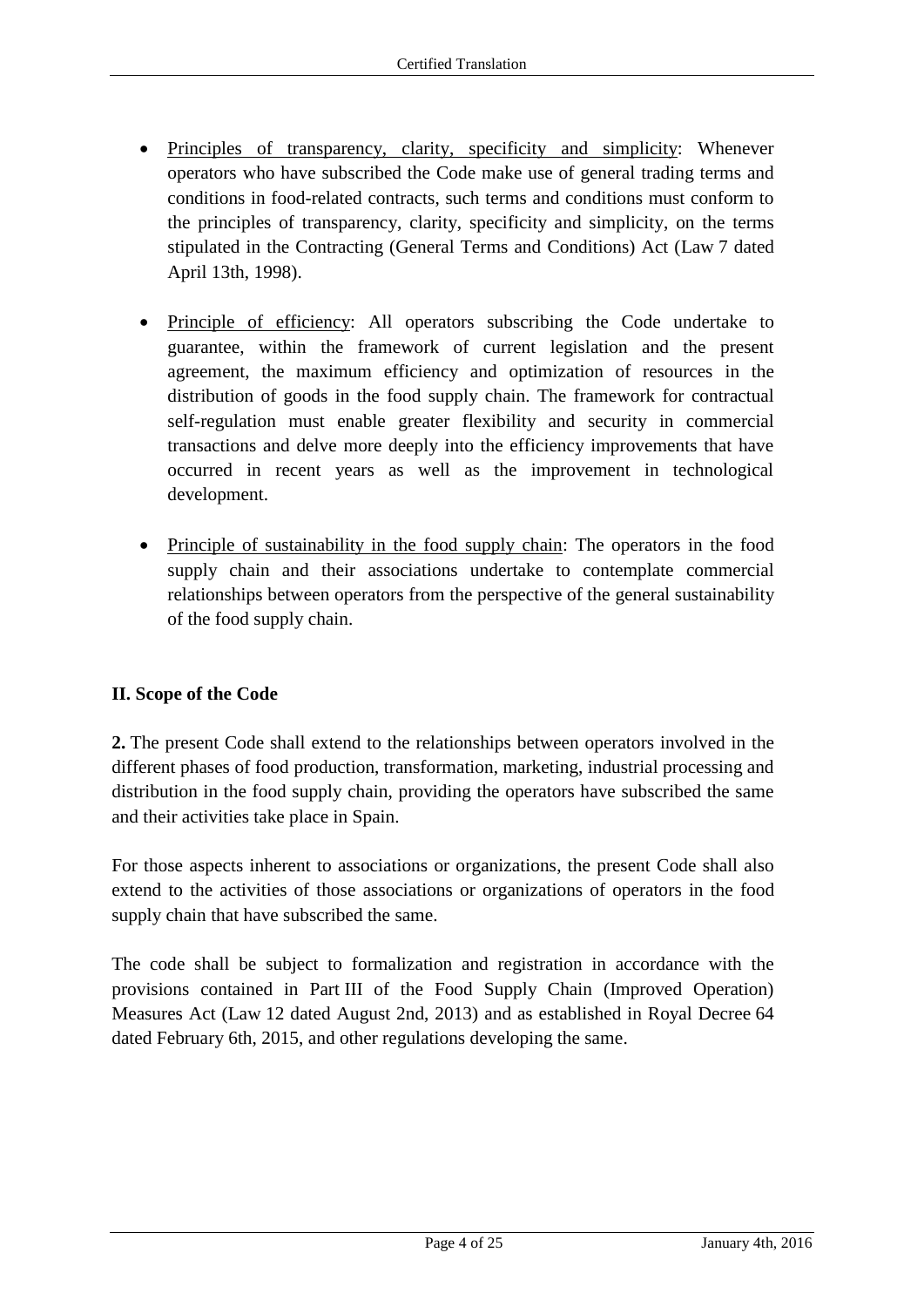### **III. Subscription of the Code and removal from the register**

**3.** All operators involved in the food supply chain, as well as associations or organizations of the same, wishing to subscribe the present Code shall have to request this expressly in writing and comply with the requirements of Part III of the Food Supply Chain (Improved Operation) Measures Act (Law 12 dated August 2nd, 2013) on the terms stipulated in the regulations developing the same. Such applications must be supported by those bodies that, in each case, have sufficient legal capacity and authority and must be accompanied by the documentation accrediting compliance with the requirements indicated in the following article.

**4.** Operators involved in the phases of food production, transformation, marketing, industrial processing and distribution in the food supply chain and wishing to subscribe the Code of Good Business Practices in Food Contracting shall have to comply with the following requirements:

- Have their headquarters in Spanish territory or, where this is not the case: a) purchase products produced, processed or marketed on the Spanish food supply chain; or b) supply products intended to be processed or marketed on the Spanish food supply chain.
- Engage in commercial activities related with the production, transformation, marketing, industrial processing and distribution of foodstuffs or food products, as defined in article 5 of the Food Supply Chain (Improved Operation) Measures Act (Law 12/2013).
- Undertake to apply the good practice principles contemplated in the Code to all of their trading relationships with other operators in the food supply chain who are operating in Spain.

**5.** It shall also be possible for organizations or associations on a scale greater than Regional and representing the interests of producers, transformers, marketers, industrial processors and distribution companies to subscribe the Code at an institutional level without thereby binding their respective members.

**6.** Any operator voluntarily wishing to de-register from application of the present Code must notify this following the procedure indicated in article 8 of Royal Decree 64 dated February 6th, 2015, at which time their inclusion on the State Register for Good Business Practices in Food Contracting shall be cancelled.

**7.** Where the Oversight Committee referred to in section IX below confirms the reiterated failure to comply with the undertakings assumed by any of the companies or organizations that have subscribed the Code, then this Committee shall be able to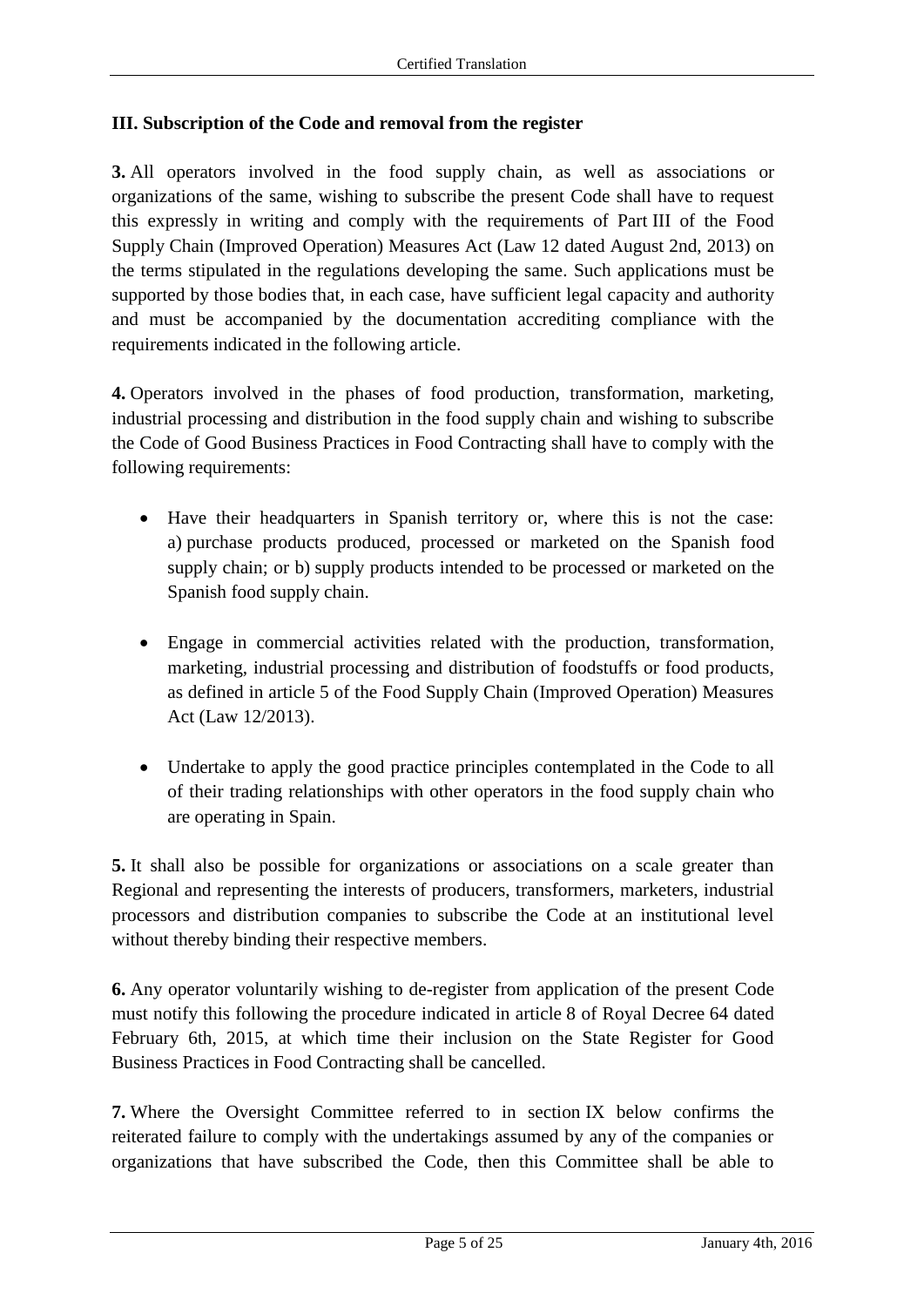propose temporary suspension or definitive removal of their inclusion on the State Register for Good Business Practices to the Ministry of Agriculture, Food and the Environment.

### **IV. General undertakings of operators and their associations**

**8.** Clarity and due existence of commercial contracts and agreements:

- All contracts and agreements between operators must be drawn up in writing using, where possible, electronic means for the exchange of information. Whenever, with respect for applicable legislation, a written form is not feasible, one of the parties must subsequently send the other written confirmation.
- All contracts and agreements must be clear and transparent and must set out as many as possible of the pertinent elements that may be foreseeable, including the rights and obligations of the parties.
- All contracts and agreements shall contain the rules for the parties to be able to amend the provisions therein jointly and consciously and, whenever necessary, the parties shall agree on compensation for any cost that may arise as a result of such amendments.
- The associations or organizations subscribing this Code undertake to promote the formalization in writing of contracts and agreements among their members and within the framework of current legislation.

**9.** Foreseeability of commercial relationships:

• The associations or organizations subscribing the present Code shall promote the use of standards and general terms and conditions that facilitate business activity and contain reasonable clauses.

**10.** Fulfilment of commercial contracts and agreements:

- Subscribed operators undertake to include operational and functional changes tending to guarantee their complete fulfilment of contracts and agreements and the application of reasonable notice terms prior to any suspension or termination of commercial relationships on the terms foreseen in current legislation.
- Contractual penalties that may be applicable in the event of a failure to comply shall be transparent, justified and not disproportional with regard to the harm suffered.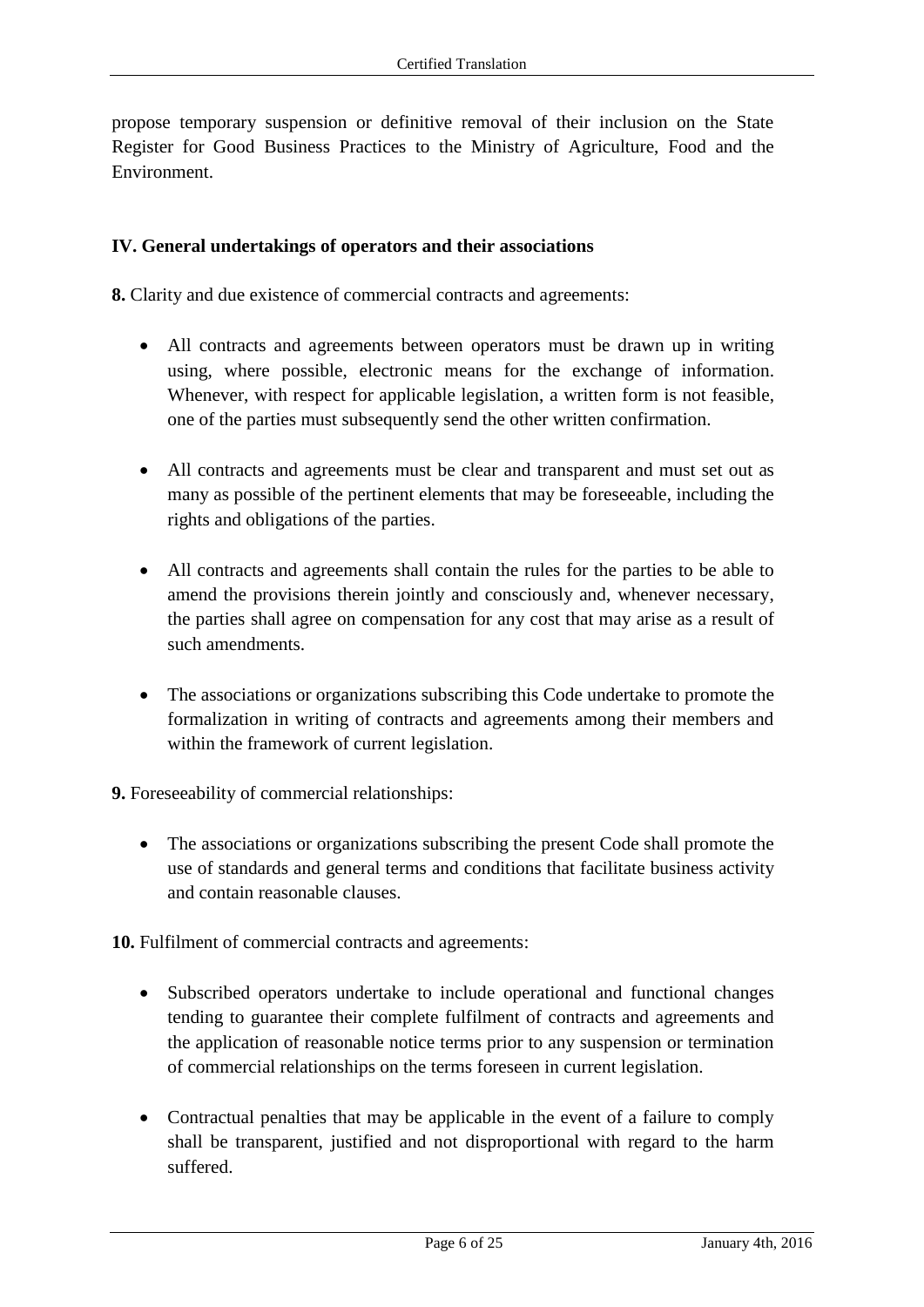**11.** Loyalty, confidentiality and respect for Law in the exchange of information:

- All operators, as well as their associations or organizations, undertake that the exchange of information shall be limited to such information as may be justified in the context of the commercial relationship between them and shall be effected in strict accord with the regulations defending competition and other applicable legislative provisions, particularly the provisions contained in article 13.1 of the Food Supply Chain (Improved Operation) Measures Act (Law 12 dated August 2nd, 2013). For this purpose, they must adopt reasonable precautions to ensure that the information provided is correct and not misleading and that there is no improper use made of the same, with the party receiving the information under an obligation to guarantee its confidentiality.
- **12.** Transfer of risk and responsibilities:
	- All operators involved in the phases of food production, transformation, marketing, industrial processing and distribution in the food supply chain must assume their own entrepreneurial risks within the framework of the competition regulations and particularly the provisions contained in article 12 of the Food Supply Chain (Improved Operation) Measures Act (Law 12 dated August 2nd, 2013).
	- All operators undertake not to transfer risks unilaterally nor to impose any requirement on the other party to the contract to finance their own business activities.

**13.** Justification of business demands:

- Food supply chain operators undertake not to use or enforce threats nor impose any unjustified conditions or demands as a prior condition for obtaining commercial advantages, especially during negotiations between the parties.
- Operators undertake to procure the best planning, reception, storage and presentation of the goods delivered. Whenever it is necessary, for operational reasons, for a party to advance, delay or fragment delivery or reception, this will be notified to the other party as promptly as possible and bearing in mind the indications given in the agreement established between the parties. The scheduled calendar for deliveries or reception shall not be interrupted to obtain an unjustified profit.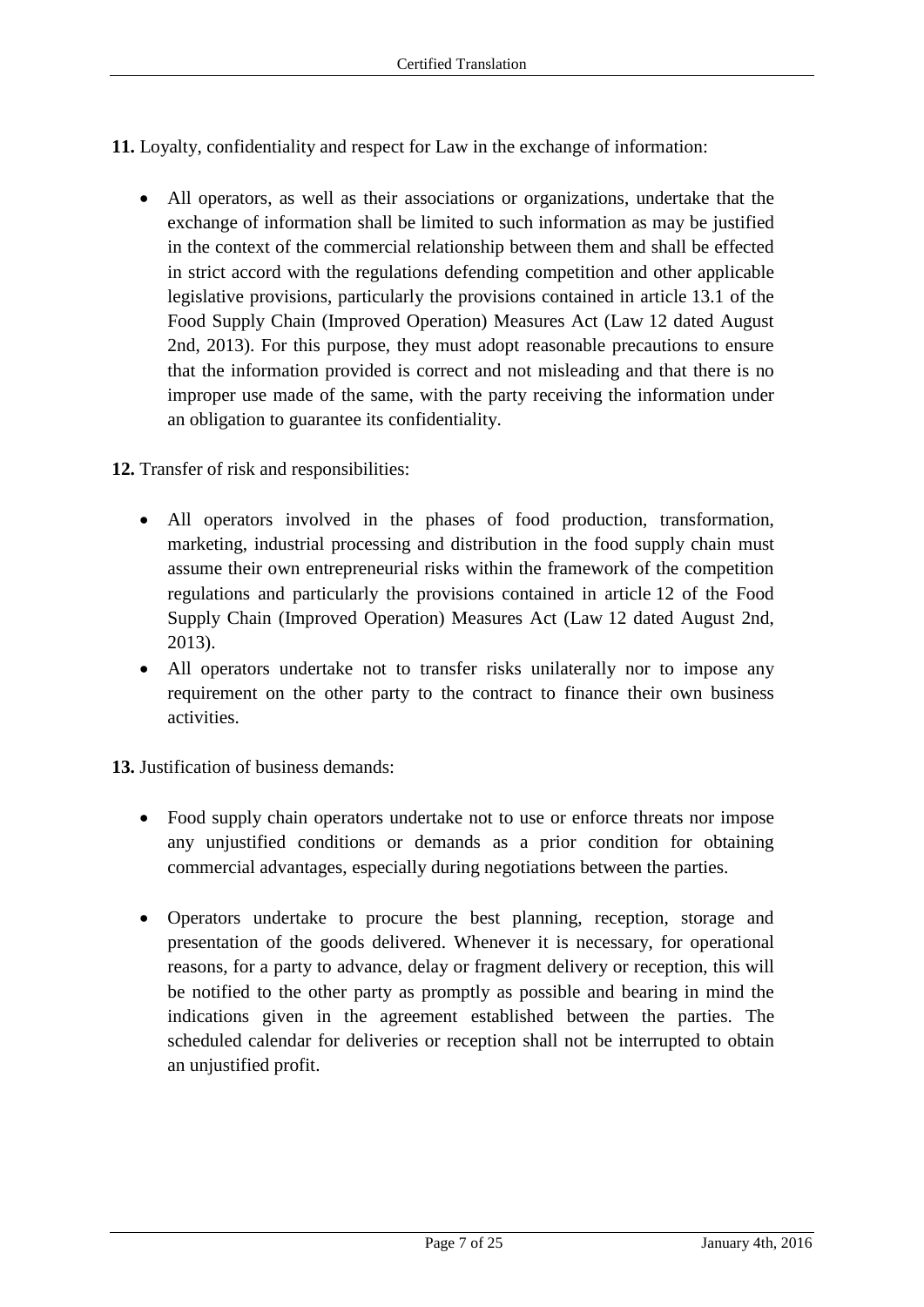### **V. Clauses on commercial practices common to the whole food supply chain**

As a supplement to the general undertakings listed in chapter IV, the food supply chain operators and their associations or organizations subscribing the present Code shall assume the following undertakings:

### **V.1. Commercial negotiations**

**14.** Annual commercial negotiations for the organization of their activities shall be concluded and signed by the companies involved within the framework of reasonable deadlines not greater than 3 months from the start thereof, without any undue delay in the same attributable to one party being used to weaken the position of the other party to the negotiations. For this purpose, an email showing the date of receipt by the other operator shall be deemed sufficient to document the start date. In those cases where the renewal of a food-related contract is foreseen, any new commercial tax shall be negotiated preferably prior to the maturity of the contract in force or within the term of two months following its expiry. During this time, the previous contract shall remain in force but it shall be possible for the parties to agree to backdate the effect of the new commercial conditions to the maturity of the prior conditions.

### **V.2. Contracts**

**15.** Without prejudice to the provisions contained in Chapter I of Law 12/2013, all operators involved in the phases of food production, transformation, marketing, industrial processing and distribution that have subscribed the present Code shall formalize, in writing, the contracts arising out of the commercial relationships they enter into with any other operator in the food supply chain and they shall promote the use of this practice by the operators with which they have commercial agreements to the rest of the operators in the chain.

**16.** Contracts shall contain all the terms and conditions applicable to the contractual relationship between the supplier and the purchaser. In particular, the contract shall clearly establish the following aspects in addition to the particulars established in article 9 of Law 12/2013:

- The categories and references contracted and, whenever possible and deemed necessary, those items on which the parties have reached agreement with regard to the fixed or estimated volumes and/or the establishments where the product will be stocked.
- The procedure for invoicing and collection and the handling of any incidents related therewith, which procedure must respect the payment deadlines legally established.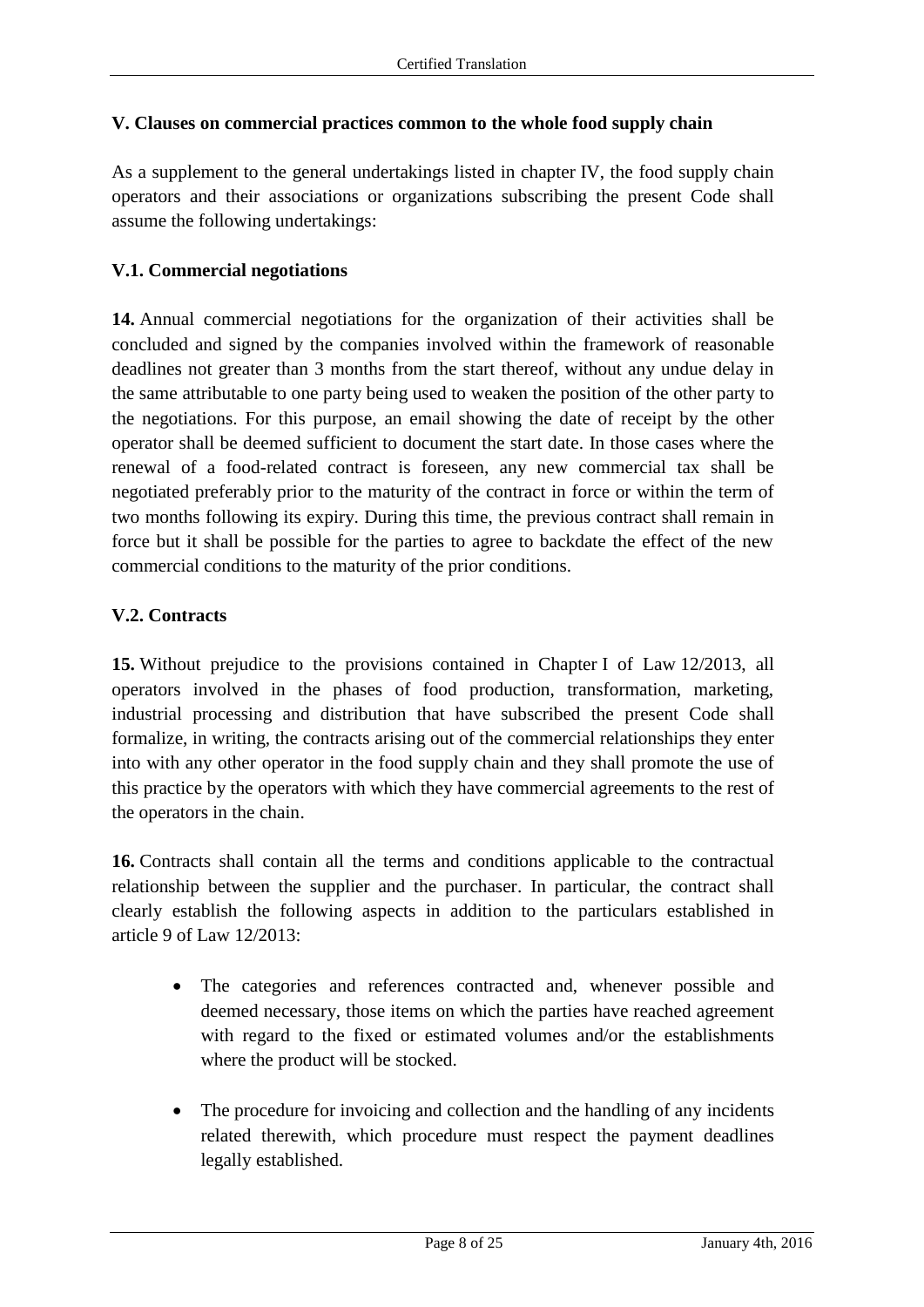- Any contractual penalties for non-conformities, incidents or any other duly documented circumstance must be proportional and balanced with respect to both parties.
- Exceptions for reasons of *force majeure*. In particular, no penalties shall be applied for delay in the delivery of perishable products when the delays stem from reasons of *force majeure* as foreseen in article 2.8) of the EC Regulation nº 1,857/2006 dated December 15th, 2006, in accordance with the procedures established therein.
- Service contracts must clearly specify the activities and responsibilities attributed to each of the parties to the contract. All operators and their associations shall collaborate within the AECOC to encode these services and identify them in their commercial relationships.
- In all new contracts and as and when pre-existing contracts are reviewed or renewed, an indication will be inserted to reflect the undertaking to resolve any conflicts that may arise during their currency in accordance with the provisions contained in section VIII of this Code.

**17.** The total or partial suspension of any indefinite commercial relationship or one lasting for 1 year or more (including renewals) must be notified in writing giving reasonable advance notice in the light of the specific circumstances of the commercial relationship (taking particular account of any circumstances in which the parties have agreed on the acquisition of ancillary materials), and complying with the regulations on competition and unfair competition. The minimum period of prior notice to be given must be set in all new contracts and as and when pre-existing contracts are reviewed or renewed.

**18.** Should a particular business sector have a standard contract approved by the competent Authority, then the companies subscribing the present Code must use it in their commercial relationships without prejudice to the fulfilment of the rest of the provisions established in this Code with regard to contracting.

**19.** The associations or organizations representing the operators subscribing the Code shall identify and distribute among their members contract templates that containing significant improvements in the contracting regime in accordance with the provisions contained in Law 12/2013 and in other legislation in defence of competition.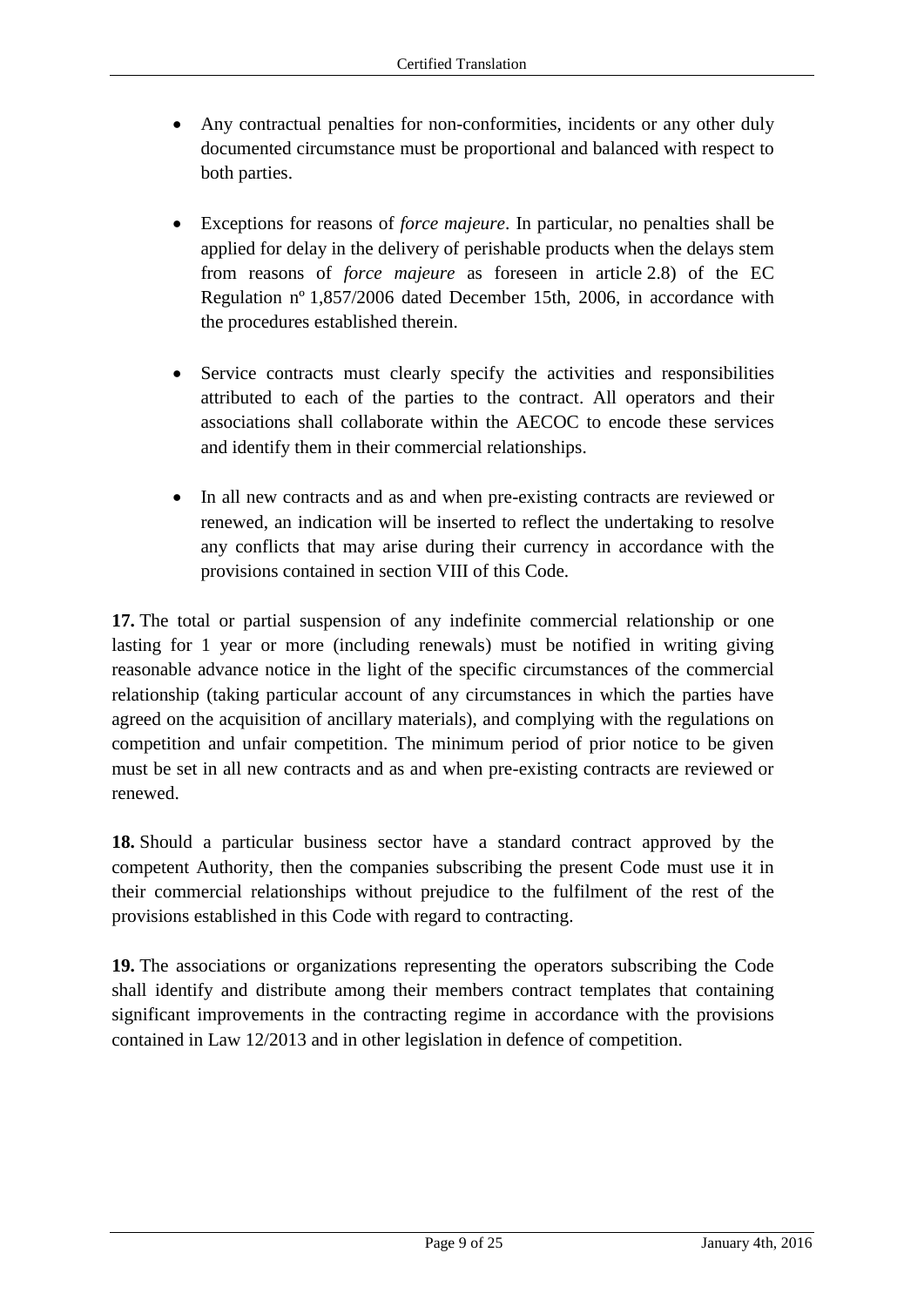### **V.3. Mediation**

**20.** All the associations or organizations subscribing the present undertake to encourage among their members the use of mediation tools to facilitate the resolution of any discrepancies that may arise in their commercial operations, using for the purpose the most appropriate public and private tools available for this task, including any that may be promoted by the associations themselves. In all cases, the application of such mechanisms shall ensure strict compliance with the legislation on matters relating to contracts and the defence of competition.

**21.** In the specific case foreseen in article 16.1. of Law 12 dated August 3rd, 2013, with respect to the non-existence of any agreement between an organization of producers and a purchaser on the price of the food-related contracts regarding agrarian produce not transformed prior to their first sale, the mediation process shall be conducted in accordance with the provisions contained in Section 1 of Chapter II in Royal Decree 64 dated February 6th, 2015.

### **V.4. Contractual duties**

**22.** The parties shall identify the persons empowered to act in direct or indirect representation of their respective companies and shall also indicate the functions entrusted to them.

**23.** Whenever information is exchanged between the parties, it must be given in writing with sufficient notice and shall be limited to such information as may be justified in the context of the commercial relationship, in strict fulfilment of the regulations on competition and other applicable legislative provisions. All parties must adopt reasonable precautions to ensure that the information provided is correct and not misleading.

### **V.5. Unilateral amendment of contracts**

**24.** None of the parties shall unilaterally amend the clauses of the food-related contract nor the commercial terms and conditions unless this possibility and the circumstances and conditions for the same have been set down in writing and in advance by mutual agreement between the parties in accordance with the general principles of Law 12/2013. In all new contracts and as and when pre-existing contracts are reviewed or renewed, provisions shall be inserted, whenever necessary and for specific circumstances, for reasonable compensation in proportion to the impact of possible costs potentially incurred by the other party due to the amendment of the contract.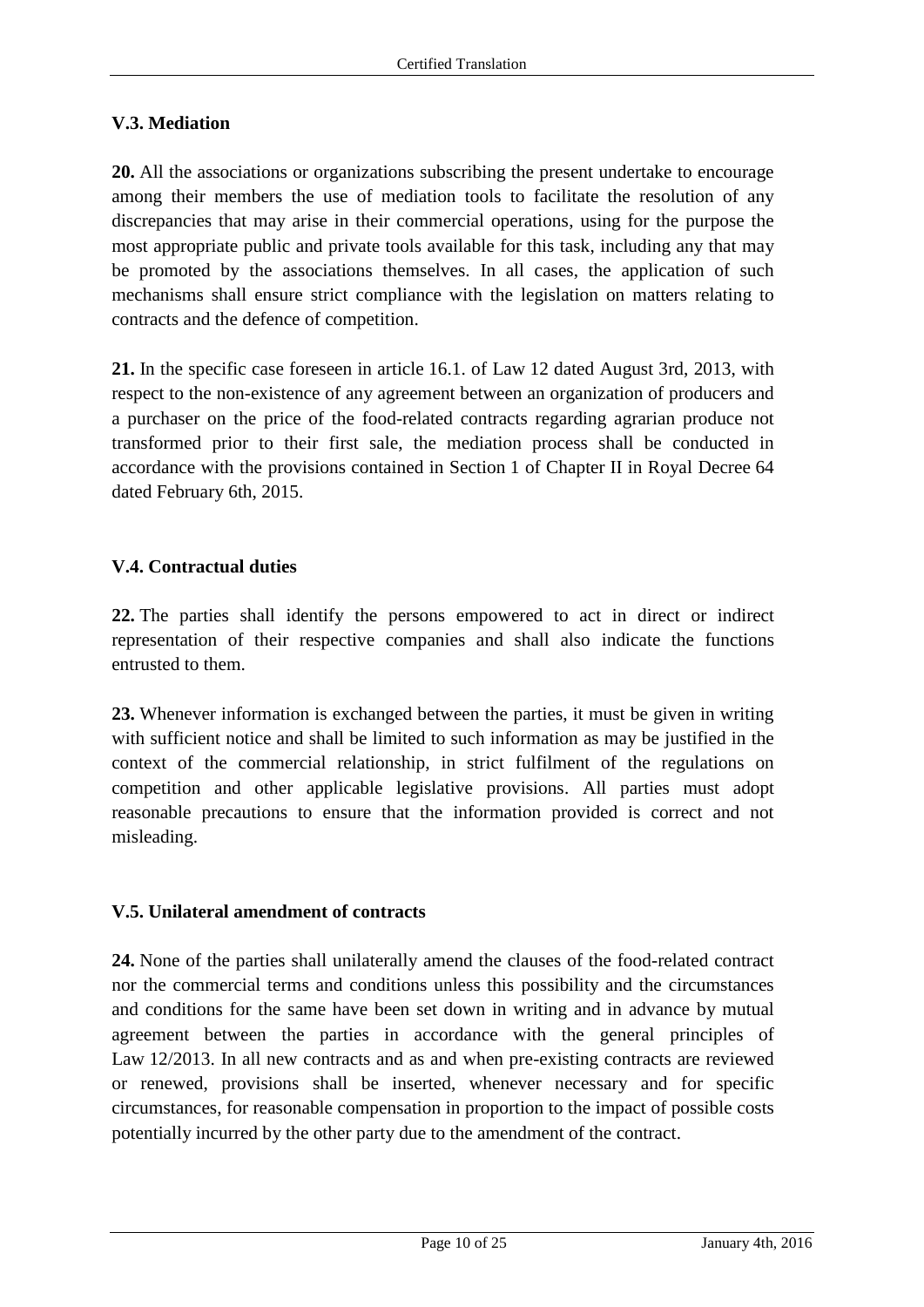**25.** Where the food-related contracts foresee the alteration of the prices set on the basis of a general tariff, any modification by the supplier of its general tariff must be notified to its clients at least 30 days in advance. When the produce in question is fresh or perishable this notice period may be shorter in line with customary practice in the sector. Such notice must be given using a system providing a written record, for which purpose email may be used. In any case, clients shall be able to renegotiate their particular commercial terms and conditions or notify the other party by the same system of the rescission of the supply contract prior to the entry into force of the new tariffs.

### **V.6. Management of categories and innovation.**

### **26.** Category Management

1. The criteria for category management shall be determined in advance and shall avoid unfair treatment, such as the exploitation by a company of any situation of economic dependency that may affect their clients or suppliers with no equivalent alternative available for the exercise of their activity. Such a situation shall be deemed to exist whenever, in addition to habitual discounts or terms, a supplier regularly has to grant its client other additional advantages not granted to similar purchasers.

Operators shall manage the trade marks for food products they offer to consumers, whether their own or those of other operators, avoiding any practices contrary to free competition or constituting acts of unfair competition in accordance with the provisions contained in Law 15/2007 and in Law 3/1991, as well as acts of illegal advertising in accordance with Law 34/1988.

- 2. Furthermore, no improper exploitation of another's entrepreneurial initiative will be made by any operator for its own benefit, nor will it use any advertising deemed illegal or unfair through the use, on packaging, in presentation or on the advertising for the product or service, of any distinctive elements that might give rise to a risk of association or confusion with those of another operator or with brand names or trademarks of another operator, as reflected in point 2 of article 14 of Law 12/2013.
- **27.** Innovation in the food chain.
	- 1. All operators involved in the phases of food production, transformation, marketing, industrial processing and distribution that have subscribed the present Code undertake to work together to facilitate access by consumers to the relevant innovations in food products on the terms defined in section 2. Similarly, they undertake to encourage and spread food-chain innovation in our country so as to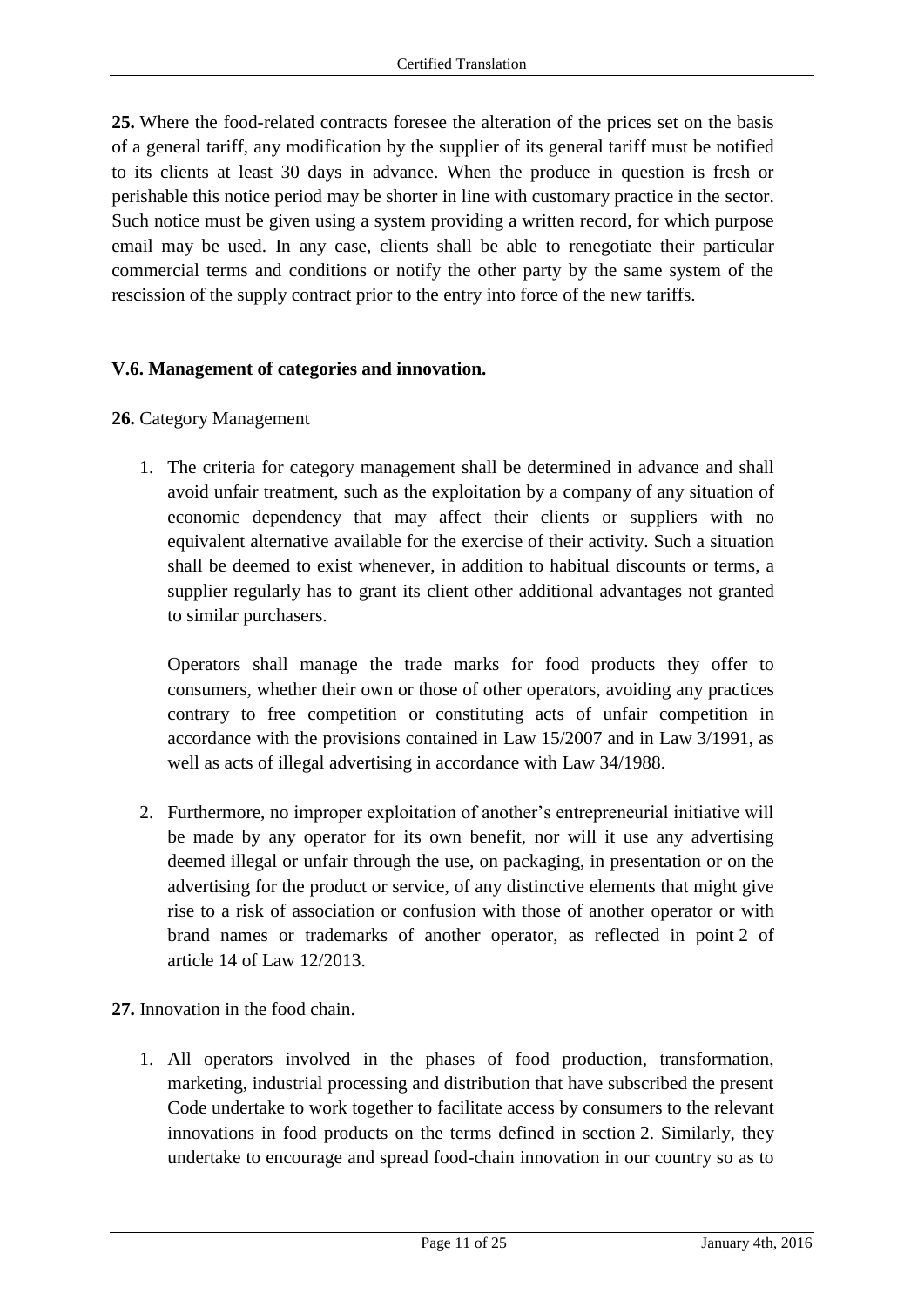enable a gradual increase in the presence of relevant innovations in the food supply chain.

- 2. For the purposes of the present Code, regard shall be had for the definition of innovation given in the Oslo Manual (OECD/EC 2005), namely *"the introduction of a new or significantly improved product (good or service), a process, a new marketing method or a new organizational system in the company (whether internal or in its relationships with the outside world)",*  implying four types of innovation depending on whether it affects the company's product, process, marketing or organization.
- 3. The organizations and associations subscribing the present Code and present on its Oversight Committee undertake to work jointly with the Ministry of Agriculture, Food and the Environment on the design and implementation within the said Committee of "panel for monitoring innovation in the food sector".

This panel will be set up with the following aims: a) to improve information about the innovative effort made by the various links in the food processing supply chain as a whole; b) to analyse the aggregate data for the sector to show relevant trends in innovation and their significance on the various links in the chain; c) to contribute to the dissemination of the most relevant experiences and best practices with regard to innovation throughout the chain; d) to contribute to the generation and transfer of knowledge with regard to innovation; e) to improve collaboration between the different agents involved in innovation processes.

In order to drive the development in Spain of food-related innovation, the organizations taking part in the panel shall, jointly with the Ministry of Agriculture, Food and the Environment, promote a strategy for fostering innovation so as to enable Spain to attain levels of innovation similar to those seen in our European neighbours, maintaining proper coherence with the rules on state aid established in the TFEU and in the different Regulations or Directives that may be applicable.

# **V.7. Ties to third parties**

**28.** The operators subscribing the present Code assume the following principles with respect to the involvement of third parties in their commercial relationships:

 The quality standards imposed by the purchaser and rendering necessary or appropriate the acquisition of third-party products or services by the supplier must be transparent, objective and not discriminatory with respect to other operators.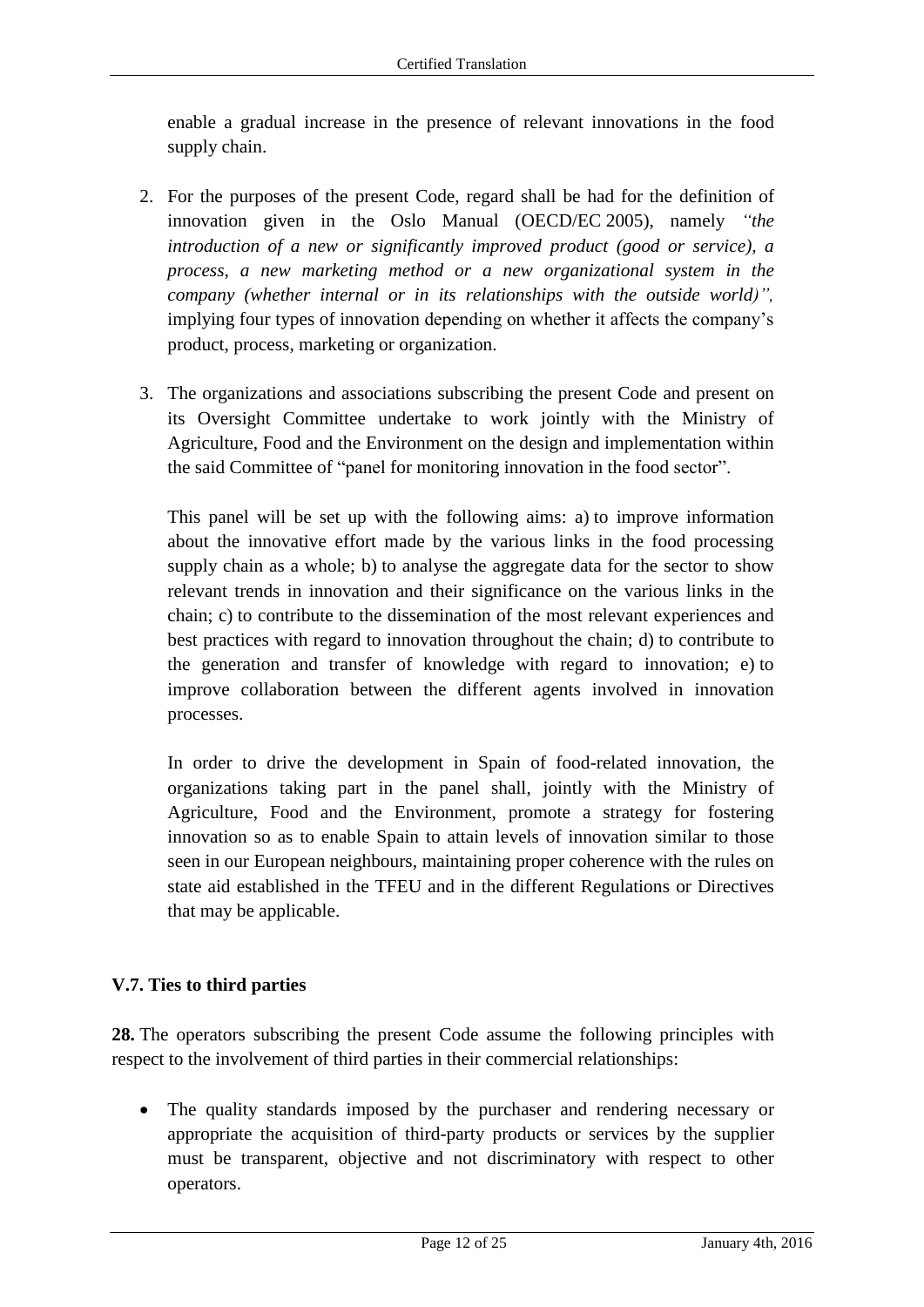- It shall not be possible to require that the supplier, as a condition for formalization or maintenance of its commercial relationships, to enter into any kind of contract with third parties, except as required for the fulfilment of the contract. This requirement may not imply the imposition of an obligation considered abusive or contrary to the regulations on the defence of competition.
- The purchaser shall not be able to require or induce the supplier to reduce the amounts supplied or to increase the prices charged in its contracts with other purchasers.
- The conditions for the provision of the service shall always be available for both parties, as well as the report on the effective result of the sub-contracting.
- In those cases where the performance of such a service gives rise to doubts on its application, either of the parties may propose its revision and, if any failure to comply has occurred, provide grounds for the immediate proportional compensation, in accordance with the terms agreed.

### **V.8. Promotional activities**

**29.** Any and all promotional activities undertaken by the operators subscribing the present Code shall conform to the following principles:

- The launch and execution of promotions must take place on the basis of the following principles: a) agreement and freedom to enter agreements; b) mutual interest; and c) flexibility to adapt to the specific circumstances of the different operators.
- Any agreements on commercial promotions shall be respected in terms of their nature and integrity. Such agreements, which must have received the explicit consent of both parties, must set out the aspects defining the promotion: the deadlines (start and end dates), the transfer prices, the volumes and any other issues of interest, as well as the aspects of the promotion relating to its procedure, type, execution, geographic coverage and the appraisal of its outcome.
- The contents of merchandising services, tastings, or other promotional formats needed for certain actions aimed at encouraging purchase, whether rendered by the supplier or distributor itself or else through third parties chosen by either the manufacturer or the distributor must be set down in writing, ensuring strict compliance with current legislation, especially with regard to labour laws, and must be approved by both parties. The outcome of the promotions, regardless of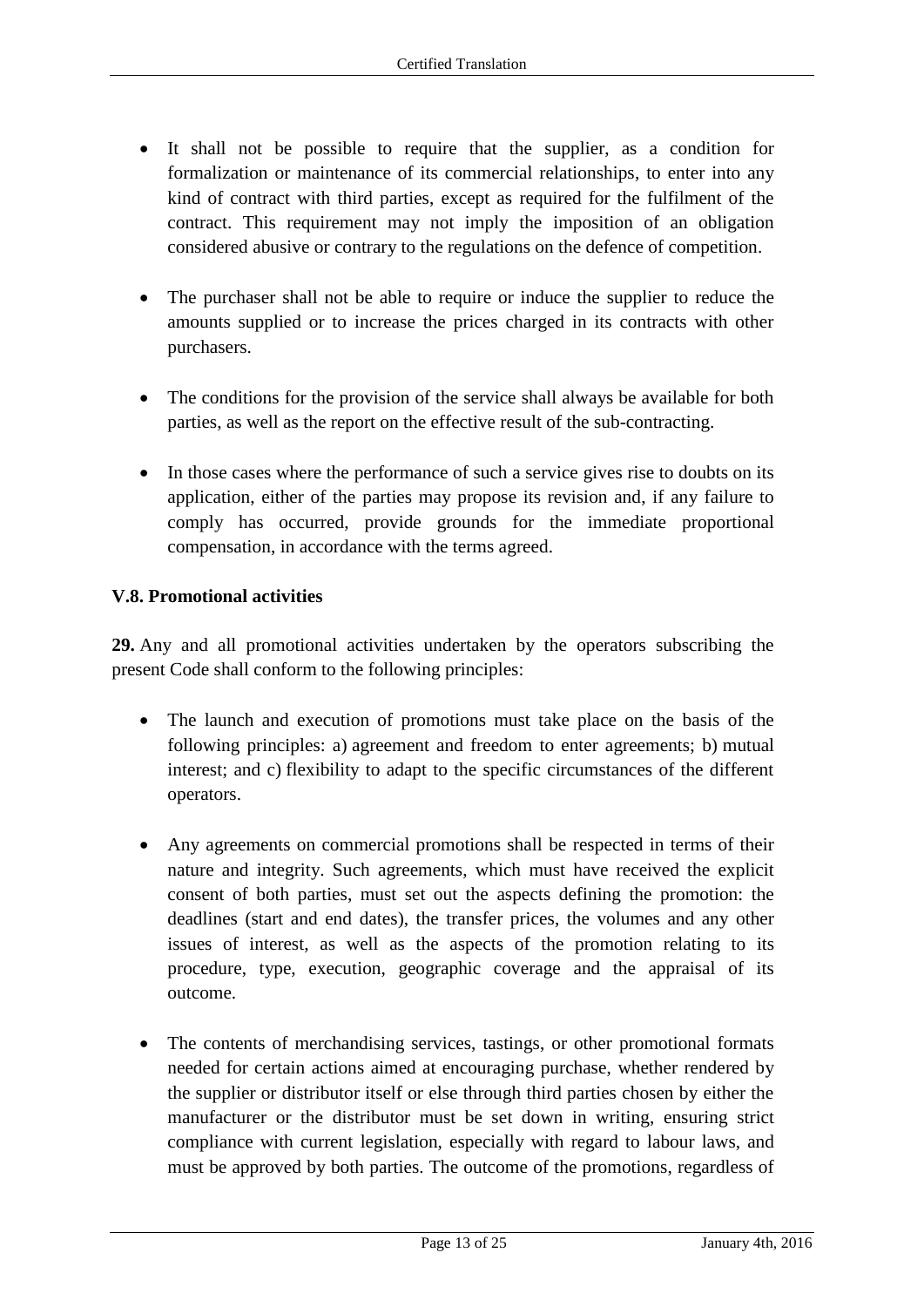who renders the service, will be made available to the parties in due time and manner as agreed.

- All operators subscribing the present Code undertake to collaborate with their suppliers to improve the perception by consumers of food produce as highquality products of great nutritional value through the appropriate promotional instruments. To do so, they undertake not to engage in promotional activities that may lead to error regarding the price or image of the products. In this sense, so as not to harm consumers' perception about the quality or value of the products referred to in a promotional campaign, all operators must clearly identify the price on the advertising information, posters and on purchase tickets. This must be done in a clear manner that does not give rise to misunderstandings and in such a way that consumers have an exact knowledge of the scope of the promotional campaign.
- Generally speaking, and particularly in the execution of promotional activities, all operators subscribing the present Code shall pay special attention so as not to fail to comply with the provisions contained in current regulations regarding loss-leading sales.
- The party harmed must be compensated for any circumstance under the control of the other party that may give rise to failure to achieve the promotion agreed, or its performance on dates or with terms other than those established. Such compensation must be established by the parties, taking into account the harm caused.
- In those cases where agreements are reached regarding promotional activities with Purchasing Centres, the percentage of inclusion or coverage of such activities by their members shall be included in the agreement, together with the list of sales outlets initially signing up for the promotion, whenever this is possible and has been agreed by the parties.
- Generally speaking, promotions must be agreed in accordance with the present clause. Nonetheless, in the case of promotions and advertising campaigns sponsored by manufacturers on the packaging and labels of their products or by other means under their own control that do not generate an additional economic or operational cost for their distribution, prior notification shall suffice so as to enable the distributor to be aware of the promotion.

# **V.9. Supply chain and logistics**

**30.** Better logistics is deemed to be a shared benefit in which each party must assume their own responsibility but where the companies must co-operate as far as possible to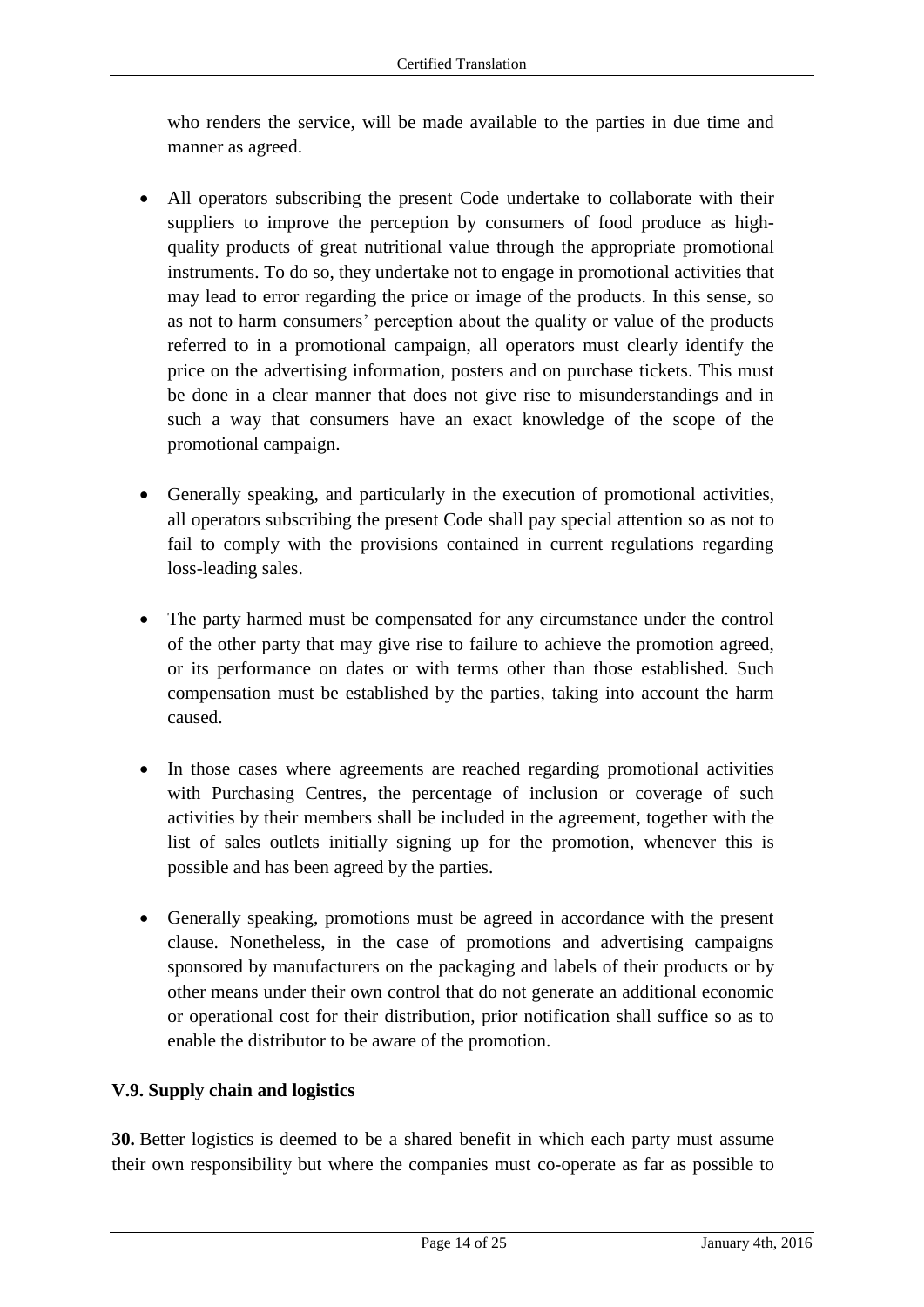ensure maximum efficiency, an indispensable aspect for the proper operation of the food value chain and the competitiveness of its operators. For this reason, operators subscribing to the present Code shall promote the use of work tools that enable the maximum efficiency to be achieved in logistics matters. With regard to incidents and returns that might occur during the logistics process, the following aspects will be taken into account:

- This maximum co-operation on logistics matters will always be based on full compliance with agreements relating to: a) guarantee of supply; b) delivery dates and times, which must be documented in all cases; c) minimum orders, with respect to both individual SKUs and loading units; d) duly identified and quantified conditions and service levels; e) waiting times and penalties; f) product formats; and g) proportionate compensations in the event of any failure to comply with the preceding agreements, enforceable from the moment they are signed.
- Stock outages caused by bad faith or negligence will be avoided, with compensation given by the party at fault for the economic cost incurred. Any failure to supply, in view of the particularly serious harm caused to the whole value chain and to the companies' credibility vis-à-vis consumers, must always be avoided by all parties, particularly through the performance of any and all joint activities for strategy and planning, demand analysis and supply-side administration, execution and other analyses as may be necessary to ensure proper supply.
- The contracts shall stipulate the criteria to be taken into account to determine the compensations that may be appropriate whenever unjustified returns or nonreception of products occur. Such compensation shall be proportional to the result of the incident and must be assumed by the party at fault. The parties shall act in the same way when the returns are due to defects or errors.
- Whenever returns arise in connection with product quality, a clear procedure will be agreed for the resolution of differences, with identification of the interlocutors responsible for each company and for facilitating the handling of incidents.
- The contracts shall stipulate the procedures to be followed in the event of product rejections, whenever these correspond to observable defects including those caused by errors existing on the purchase order. Such rejections, whenever possible, must be identified at the moment of delivery/reception of the merchandise and must be justified and documented. In all other cases, they must take place within a reasonable period of time, in line with the product's turnover period.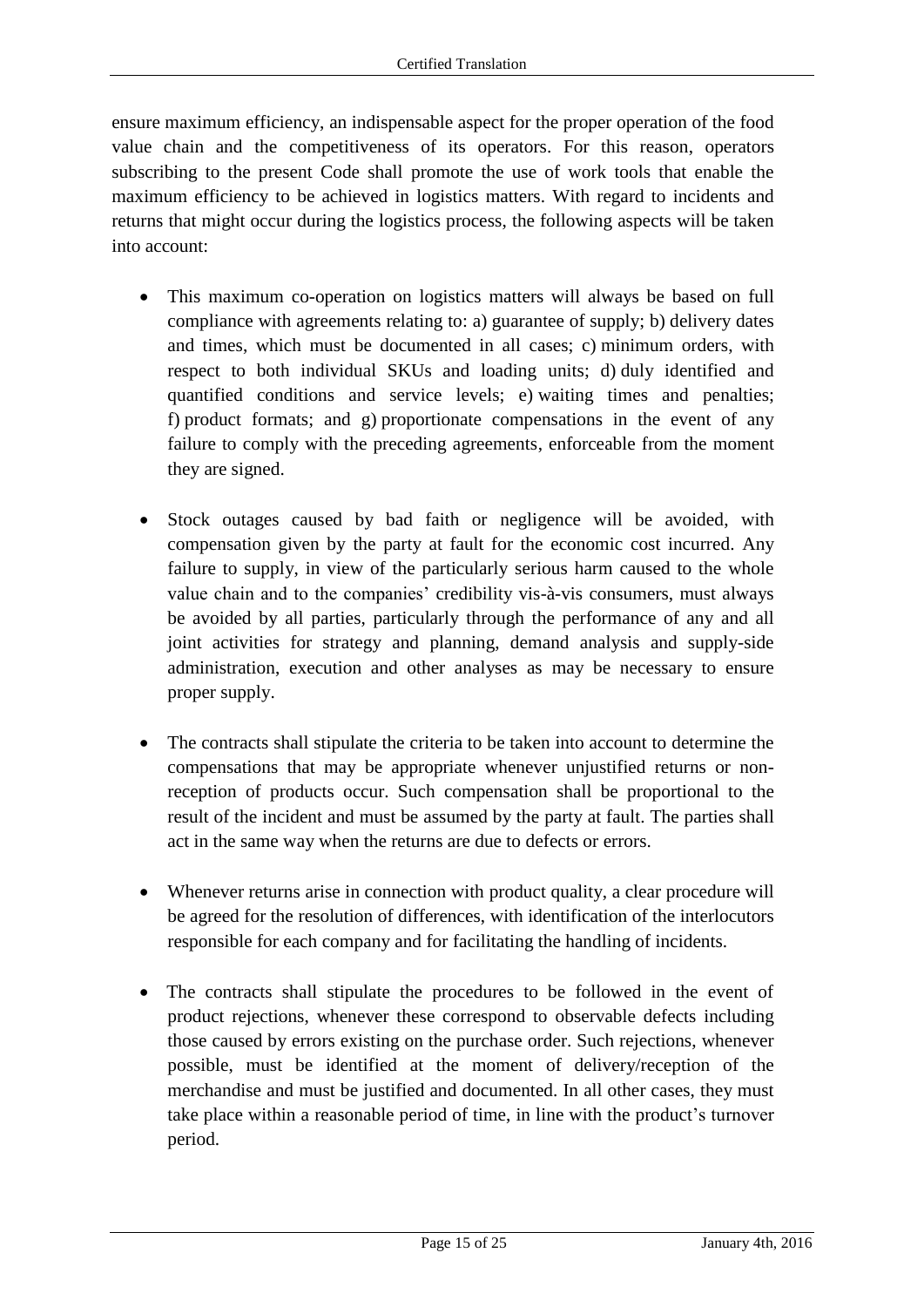- Once incidents have been identified, they must be notified with the greatest possible diligence in such a way as to guarantee their receipt by the other party and the necessary supporting documentation will be provided where appropriate.
- Once the incident has been reported in writing and documented, if the parties fail to reach agreement within the term of two weeks, the operator that has reported the incident may opt to withdraw the claim or resort to the methods foreseen in Chapter VIII of the present Code for the resolution of discrepancies.
- All incidents implying the destruction of the product will be accredited to the supplier by means of documents and any such destruction shall be carried out in accordance with the applicable rules.
- Reasonable prior notice must be given and agreement reached, where appropriate, on changes to any aspect of operators' logistics system not foreseen in the contract.
- Any agreements reached between operators must contemplate the different logistics aspects arising out of their application and they must be complied with on the terms agreed, especially with respect to product formats and codes.
- Bearing in mind the principles of economy and efficacy that advocate standardized codification, the parties shall strive to achieve internal unification of codes at commercial and logistics levels.
- The parties shall co-operate in the fulfilment of the corresponding rules applicable to the pools of pallets and shall facilitate the correct handling of the return of returnable packaging, cases and pallets.

**31.** With respect to the administrative management procedures associated with the supply chain, all operators subscribing the present Code shall take the following aspects into account:

- Proper identification of the persons responsible for administration and payments within the company.
- Promotion of the use of electronic administrative procedures (order, delivery note, invoice and payment) through the use of the standard mechanisms available, so as not to incur unnecessary and inefficient duplication of information media, provided that this does not imply any additional cost or the supplier.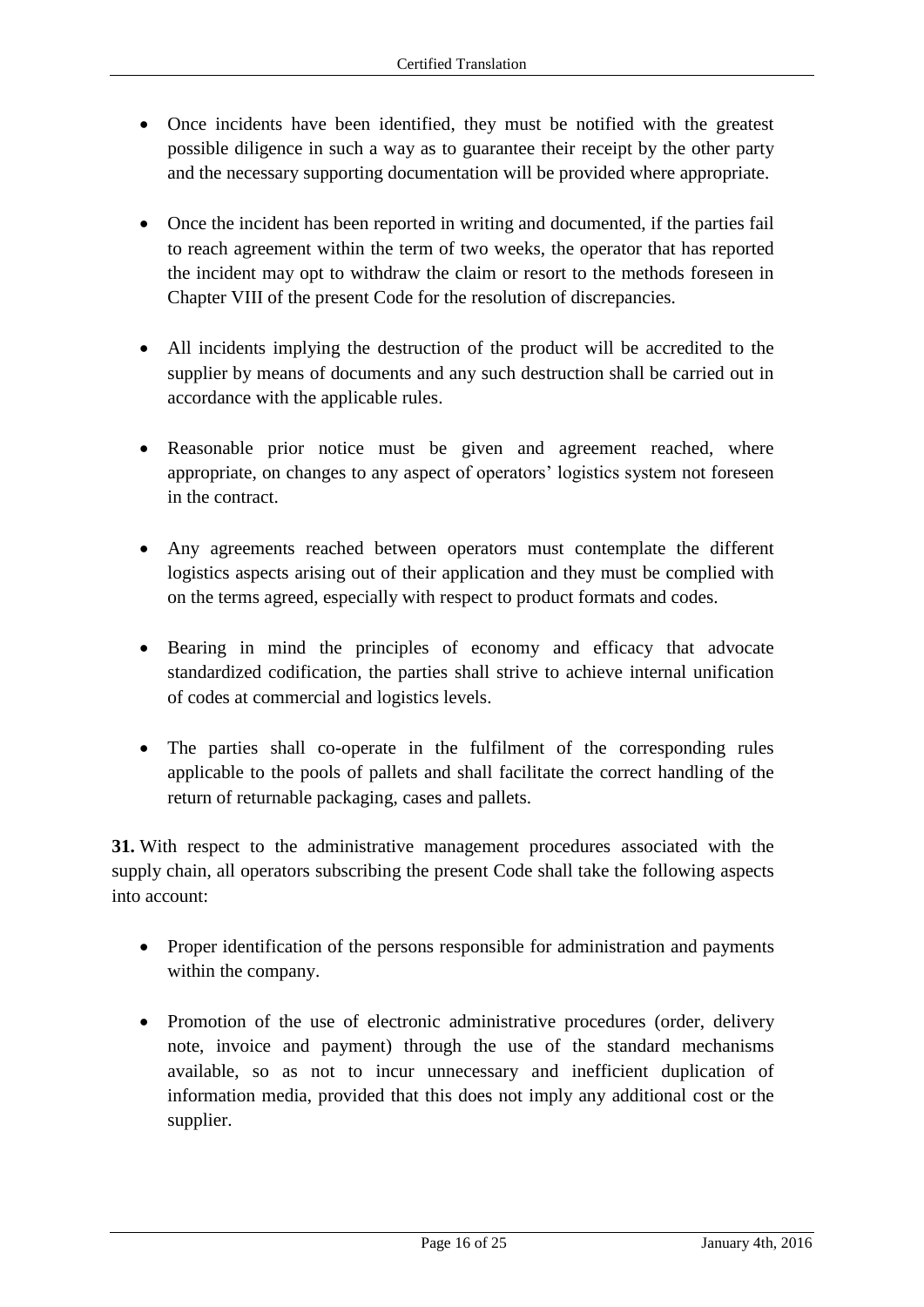- Justification, through the corresponding documentation, of all complaints and related charges, establishing clearly and transparently their nature and specifying the concepts involved so that they can be perfectly identifiable for both parties.
- Claims for amounts due for services, incidents or any other circumstance should preferably be brought within the maximum term of two months, in the case of fresh seasonal produce, or six months in all other cases from the occurrence of the event giving rise to the right to complain. In any case, complaints will be entertained after 24 months have elapsed since the occurrence of the event giving rise to the right to complain.

# **V.10. Payments**

**32.** With regard to the payments made by operators subscribing the present Code, in addition to the provisions foreseen in the current regulations in this respect, particularly for the maximum terms for payment of produce, operators will act in accordance with the indications given in the following points:

- The purchaser must pay the invoices received in their entirety, unless charges previously agreed in the food-related contract or prior to the issue of the invoice must be applied for services, penalties or any other kind of settlement or compensation to the supplier, without prejudice to any actions that may be deemed appropriate in law for claims.
- For the calculation of the payment term, consideration must be given to its effective duration from reception of the merchandise in accordance with the applicable legislation.
- If there are differences between the parties regarding the prices and/or amounts after the invoice is issued, they shall abide by the terms established in the contract. In the absence of any contractual premise, the parties shall proceed to resolve the discrepancy on the terms foreseen in business law and by means of a nimble procedure without undue delays that will enable payment of the parts of the invoice over which there is no discrepancy.
- Payment for the purchaser's services authorized in current regulations shall be substantiated in the form of a discount on the purchase price, duly documented on the supplier's invoice.
- Operators subscribing the present Code undertake, where other companies are used to invoice for the purchase made from their suppliers, not to attribute or charge any additional cost.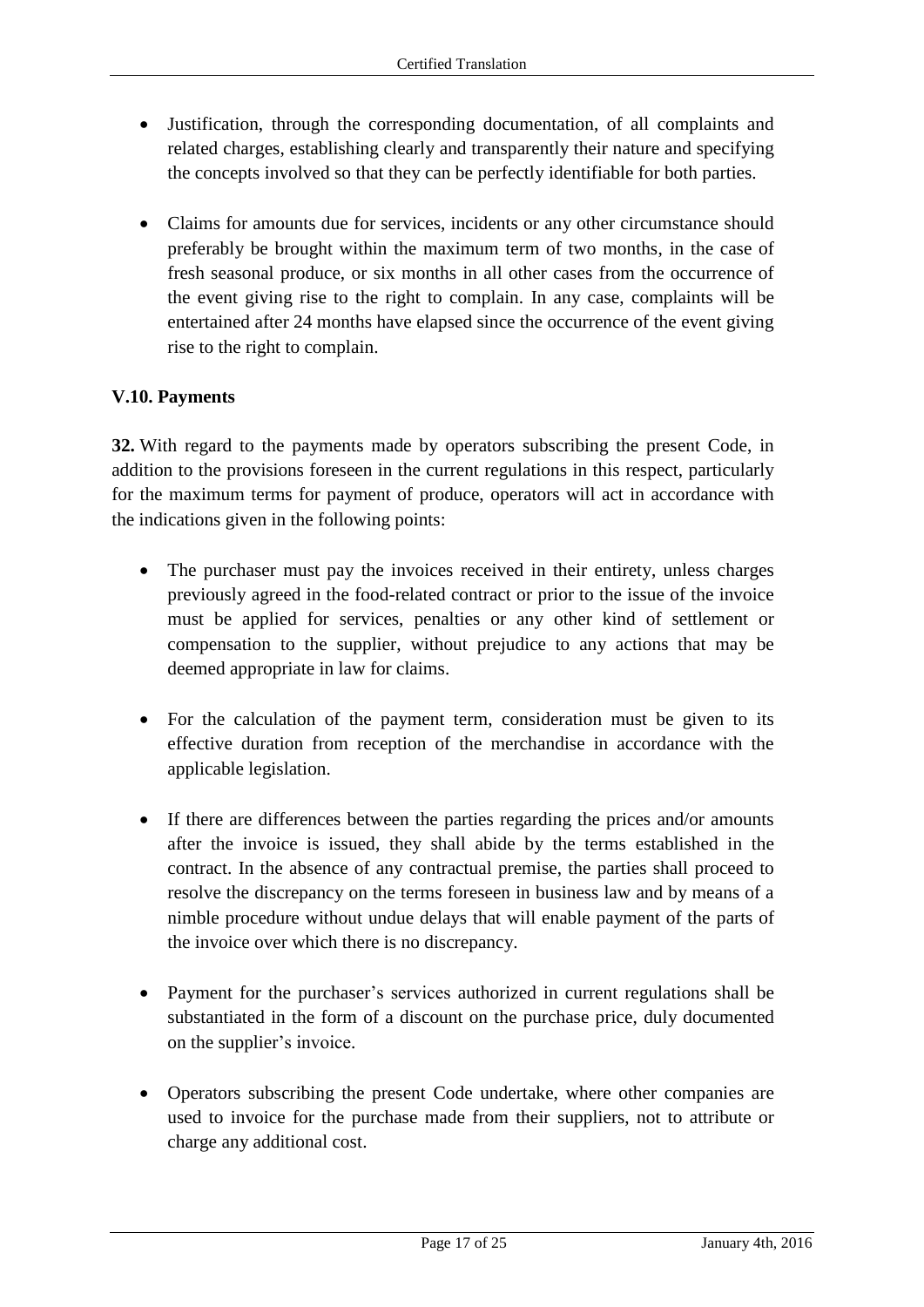- Operators subscribing the present Code undertake not to apply other additional payments on top of the price agreed other than those contemplated in article 12 of the Food Supply Chain (Improved Operation) Measures Act (Law 12/2013). In consequence, additional payments on top of the price agreed will be prohibited except for those referring to the reasonable risk of referencing a new product or the partial financing of a commercial promotion for a product reflected in the unit retail price and agreed and expressly included on the corresponding contract formalized in writing together with the description of the considerations the said payments are associated with.
- Should there be any variations in the taxes, charges and other levies imposed, or in the contributions effected to the integrated management systems, during the currency of the contracts, regard will be had for the provisions contained in contract for these purposes. Where this circumstance has not been foreseen in the contract, its application may not be carried out by operators in any way that may be considered abusive or contrary to the regulations in defence of competition. In any case, such application shall take place in the time frame and manner foreseen in the regulations governing the same.

### **V.11. Relationships with third parties**

**33.** In order to facilitate relationships with third parties who may be involved in the contractual relationship between the parties and in order to avoid the existence of discrepancies regarding such relationships, both parties shall agree on a protocol establishing their collaboration with regard to handling the claims about products affected by that commercial relationship potentially brought by third parties. The said protocol must include the conditions on which the supplier shall take charge of such claims.

### **V.12. Communications between operators**

**34.** The following aspects shall be taken into account to facilitate the relationship and communications between operators subscribing the present Code:

- Communication to the competent personnel of each company of everything arising out of the agreements entered into for the correct execution of the undertakings assumed.
- Companies that are not SMEs shall establish a procedure for the resolution of conflicts related to the fulfilment of the present Code, as indicated in clause 42.1.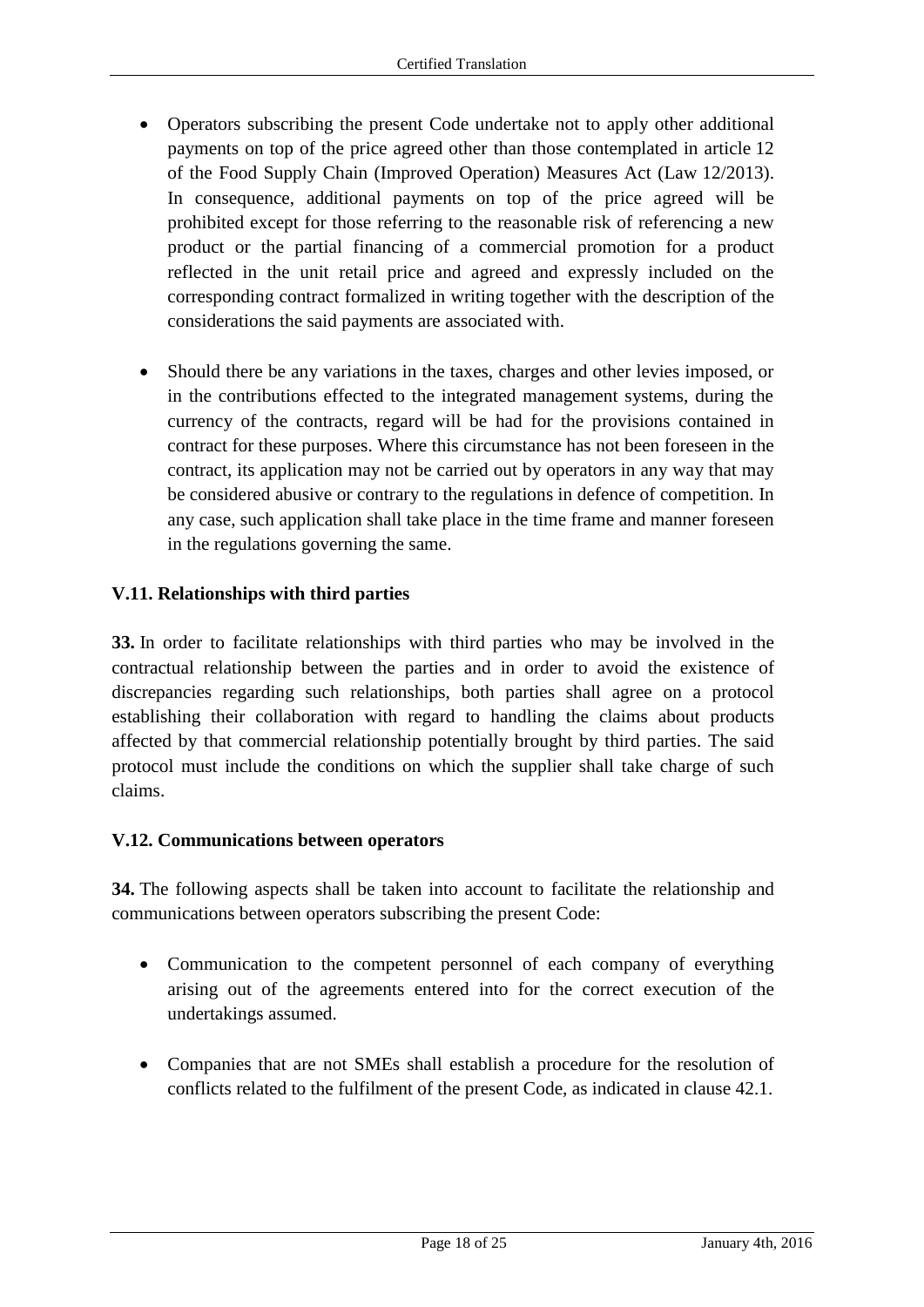### **V.13. Food safety, quality and information for consumers.**

**35.** Operators acknowledge that the quality of products is a shared objective for all participants in the supply chain. To this end, operators shall co-operate in ensuring this quality. Operators, as well as their participating associations or organizations, undertake to co-operate with respect to food safety, using the channels and mechanisms currently in place for the purpose and to comply with the other requirements contained in legislation.

**36.** Operators, as well as their associations or organizations, shall promote knowledge and use of the suitable recommendations with regard to quality criteria for product storage from delivery to store shelf (temperature, humidity, palletization, placement, information for consumers, etc.).

**37.** Operators shall apply a clear, co-ordinated procedure for the resolution of the differences arising on quality matters, identifying the persons responsible at the associated companies and facilitating the handling of incidents.

**38.** Operators shall strengthen their efforts and resources with regard to the handling of claims by consumers. For this purpose, the necessary collaboration channels shall be established for the adequate handling of such claims, with both parties collaborating and assisting each other effectively in the resolution of the incidents.

# **VI. Clauses on specific commercial practices for certain operators in the food supply chain.**

**39.** Operators in the food supply chain subscribing the present Code undertake to respect the following aspects in their commercial relationships with primary producers:

- Not to divert products acquired for transformation or other uses to the fresh produce market.
- To encourage the adoption of measures that help to achieve the sustainability of the primary sector and to remunerate proportionally the value provided to the supply chain by agricultural production, following the principles of responsible trading and respecting, in all cases, the rules of competition law. For this purpose, whenever possible, the value of seasonal and low-mileage food products will be highlighted within the context of the commercial strategies of operators subscribing the present Code.
- To pay special attention to compliance with the applicable regulations on foodrelated information furnished to consumers about the origin of products. In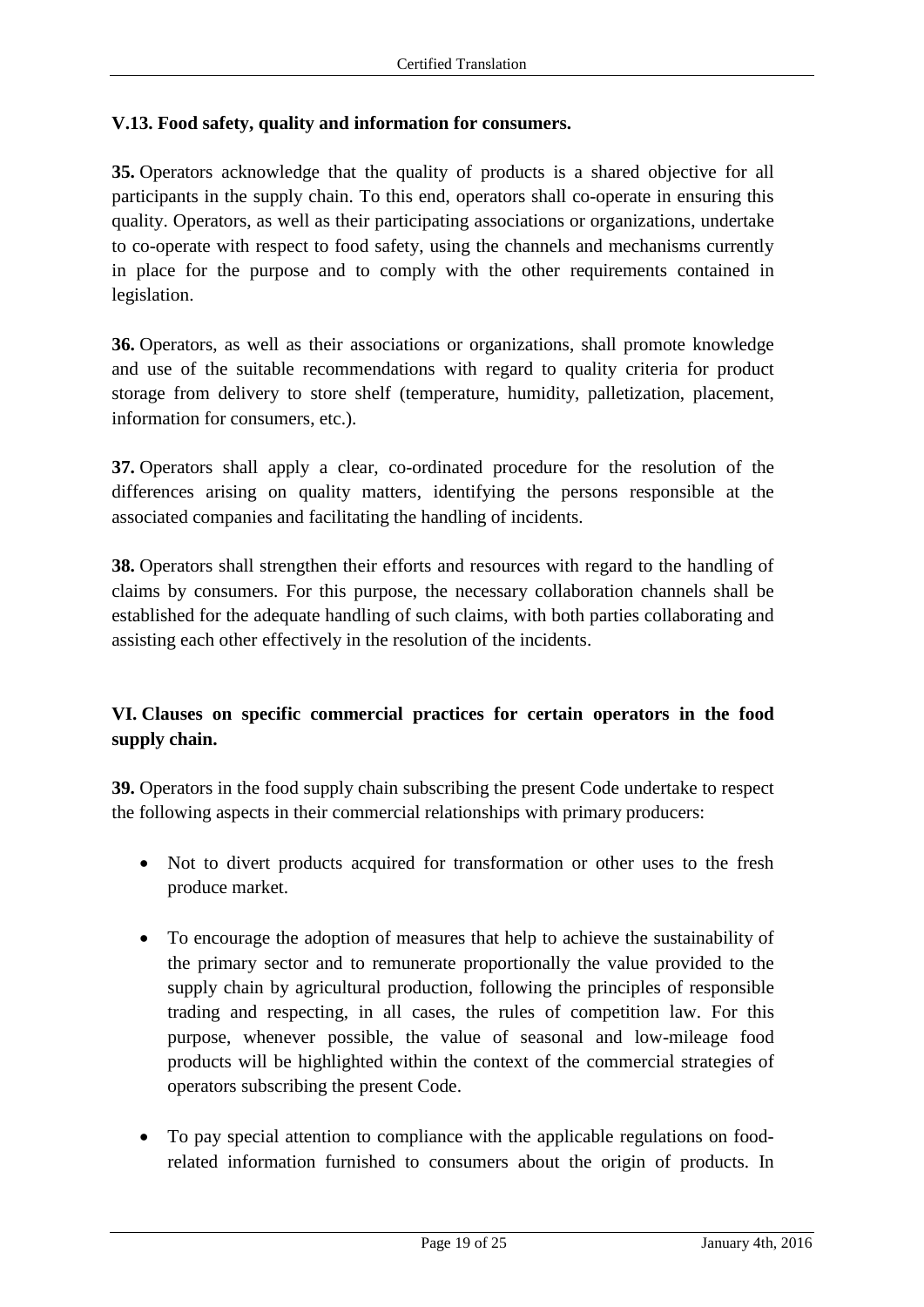particular, in the case of marketing fresh fruit and vegetables, their country of origin or the real provenance of the produce must be identified in a clearly visible manner in a suitable font or easy identification by consumers.

**40.** Operators in the food supply chain involved in the phases of marketing, transformation and industrial processing who have subscribed the present Code undertake to respect the following aspects in their commercial relationships with the distribution sector:

- To furnish such technical information about the product and the alteration of its quality as may be necessary to comply with the obligations regarding foodrelated information for consumers that correspond to the distributor. This information shall be provided in suitable formats for its processing and integration in the processes of face-to-face and distance sales. Whenever the manufacturer and the distributor agree to use the services of a third party to comply with the obligations regarding information for consumers arising out of current regulations, they must reflect in the contract the criteria for sharing out their cost.
- Manufacturers must communicate and justify all alterations in the quality of a product referred to in a contract in force whenever this may represent a disadvantage or an impairment for consumers or for the distributors marketing the same.
- Changes in the sell-by dates or best-before dates on the data sheets for a product referred to in a contract in force must be justified and notified giving reasonable prior notice so as to enable the distributor to adjust the logistics system.
- The launch of shopping vouchers or discount coupons must be agreed in advance with all the operators affected, who must expressly agree to the terms and conditions and the deadline for their placement on the market, as well as the consideration foreseen for the activity of redeeming and handling the coupons. Operators with whom such collaboration has not been agreed shall reserve their right not to participate in such promotional actions and this shall be notified to consumers. For these purposes, the parties undertake to disseminate and oversee compliance with the AECOC Recommendation about promotional coupons.

# **VII. Other agreements**

**41.** All operators involved in the phases of food production, marketing, transformation, industrial processing and distribution that have subscribed the present Code additionally assume certain other commitments intended to provide special attention for ensuring the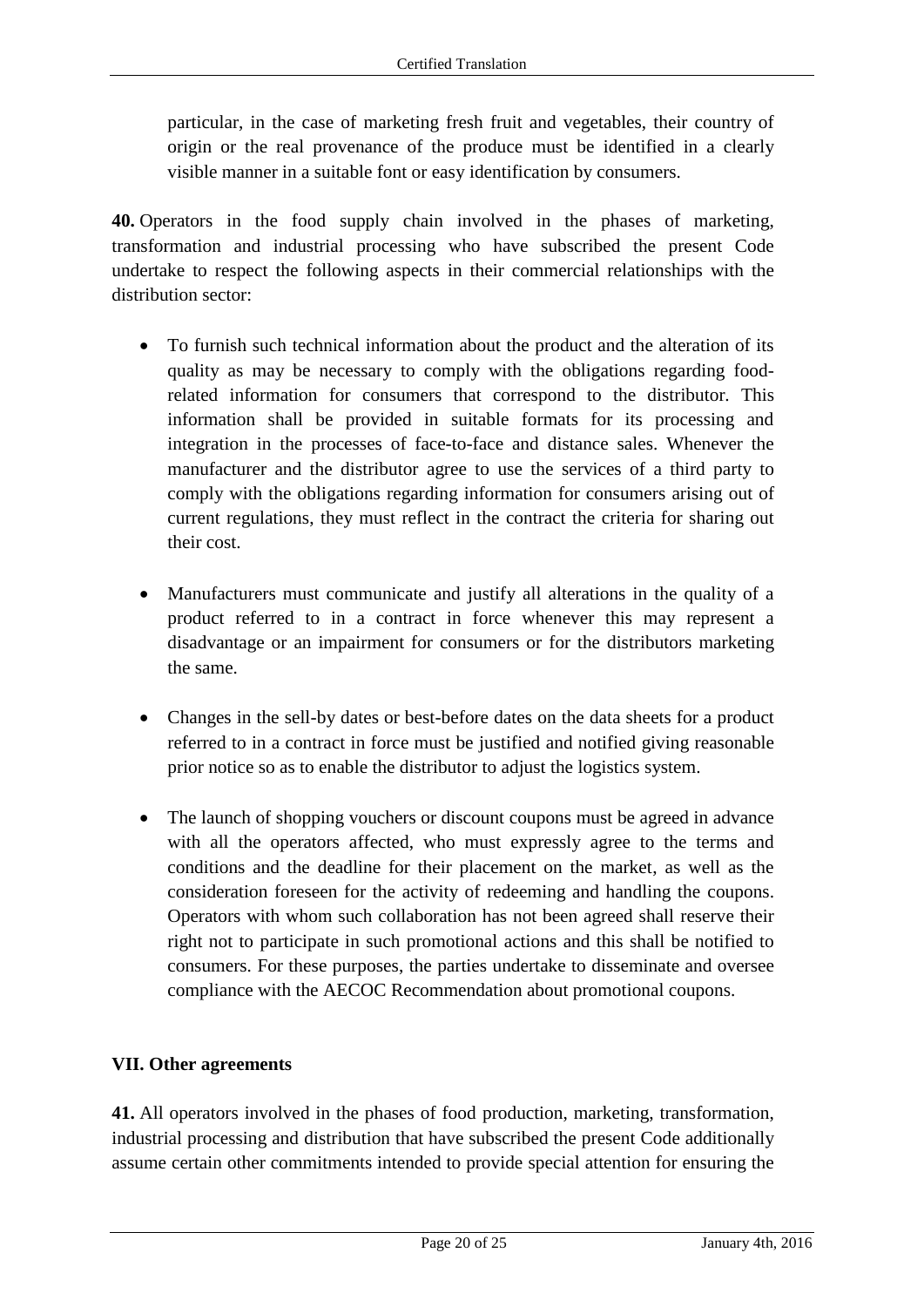quality of the food products intended to be made available to consumers, in order to reduce the volume of food waste in the different phases of the chain, and to strengthen co-operation between operators when facing crisis situations on the market. Operators hereby assume the following undertakings:

- To have available, regardless of the operator's position in the chain, of management and handling guidelines adapted to the products, so as to enable the conservation of the products' quality and make it possible for them to reach consumers in the best conditions for their conservation.
- To advance in the development of food-handling and processing protocols adapted to the different types of product managed and the position occupied in the supply chain, so as to enable proper control and reduce food waste.
- All operators subscribing the present Code undertake to advance in the implementation of stock management systems for products through the efficient use of product orders and transportation.
- Whenever, due to causes outside the sector itself, a crisis arises or is foreseen in a sector involving any product in the food production chain at any point on the chain and/or in consumption due to a lack of trust among consumers, then the companies subscribing the present Code undertake to collaborate closely, respecting the regulations in defence of competition, to find strategies and mechanisms that may help reduce its impact.

# **VIII. Compliance with the Code and resolution of discrepancies**

**42.** In the event of any conflict or discrepancy with regard to the application of the present Code to individual companies, the operators subscribing the same undertake to resolve the conflict or discrepancy in good faith and minimizing, as far as possible, the operational and management costs in accordance with the following procedure:

1. The first step to be taken by the operator considering itself to have been harmed shall be to request that the issue be resolved at a higher level of the commercial hierarchy in the company allegedly at fault, within the maximum term of 10 working days from the presentation of the request.

For these purposes, companies subscribing the present Code that are larger than an SME must design and publish an internal conflict resolution procedure that must be independent of the commercial departments and with a function equivalent to an "ombudsman defending clients and suppliers". Its operation must be impartial and, in these cases, it must have the capacity to adopt a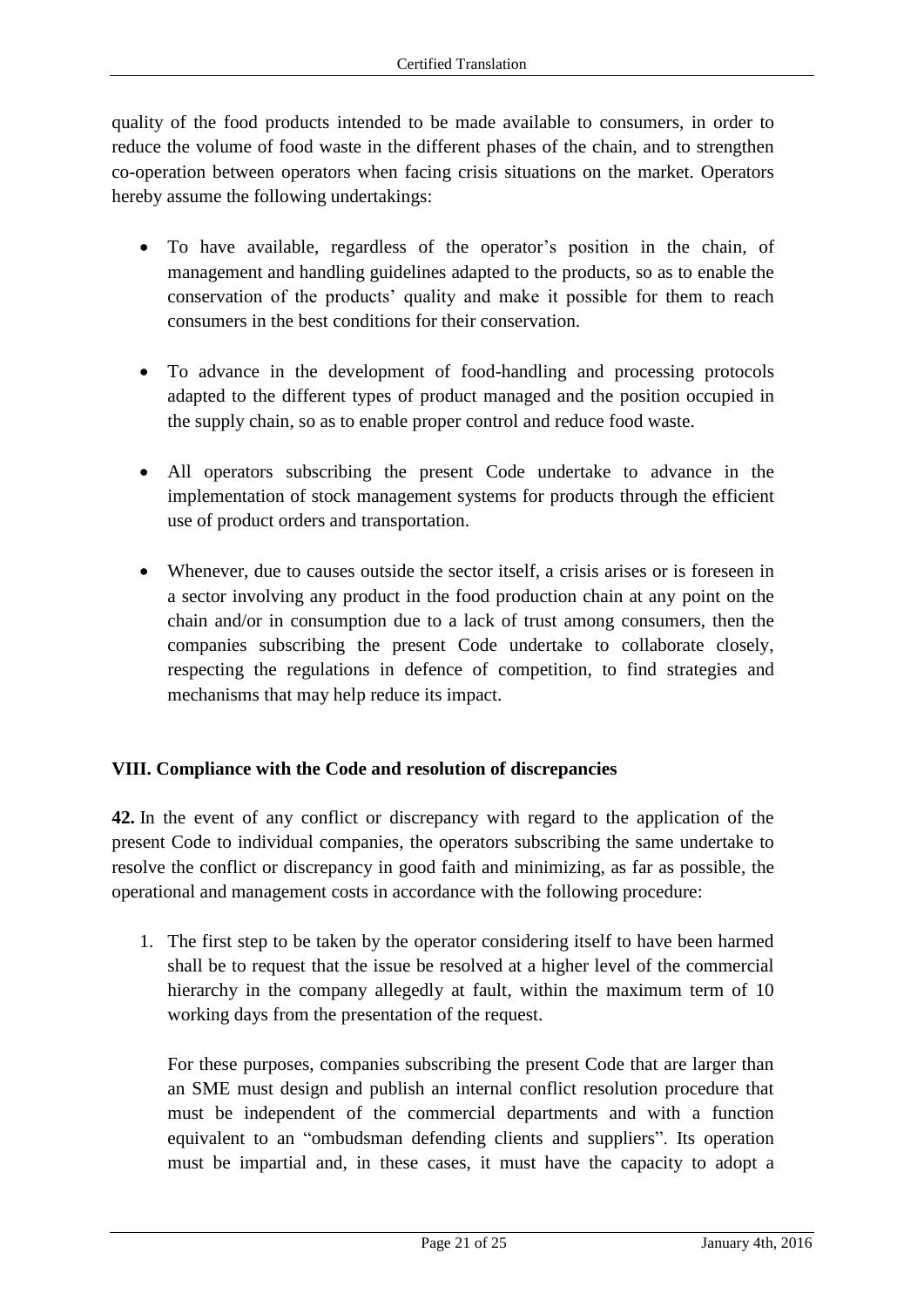resolution within the maximum term of 20 working days from presentation of the request.

2. Should no answer have been obtained in the deadlines stipulated or if no agreement is reached and the party considering itself to have been harmed wishes to continue with these proceedings, the resolution of the conflict shall be submitted to a mediation system or, if not available, the parties may resort directly to an arbitration system as contemplated in section 3. Such mediation shall be begun and carried out in accordance with the provisions contained in the Mediation (Civil and Business Matters) Act (Law 5 dated July 6th, 2012) and the regulations developing the same.

The subscription of the present Code shall imply for operators their acceptance of the undertaking to submit to mediation any and all disputes between the parties for the purposes foreseen in article 6.2. of the aforesaid Law 5/2012.

3. Where it has not previously been agreed to resort directly to arbitration, and should the previous mediation system conclude without any agreement having been reached, bearing in mind the undertaking to minimize the operational and management costs of conflict resolution, the operators subscribing the present Code may make use of arbitration systems, following for the purpose the procedure foreseen in the Arbitration Act (Law 60 dated December 23rd, 2003).

**43.** Where the failure by an operator to comply with the principles set out in the present Code affects multiple operators, the subscribing associations or organizations representing these may apply to the Oversight Committee for confidential proceedings to be held anonymously as a collective complaint in order to enable a decision to be reached on the compliance or otherwise of the said practices with the present Code.

The Oversight Committee shall establish the collective complaint procedure in its internal operation regulations in such a way that, as far as possible, is compatible with the rules of procedure of the organ of governance foreseen in the "Principles of Good Practice in Vertical Relationships in the Food Supply Chain" greed by the European associations representing the industry and the distribution sector. The notification system and the working procedure must at all times ensure anonymity and confidentiality as well as the rules governing competition.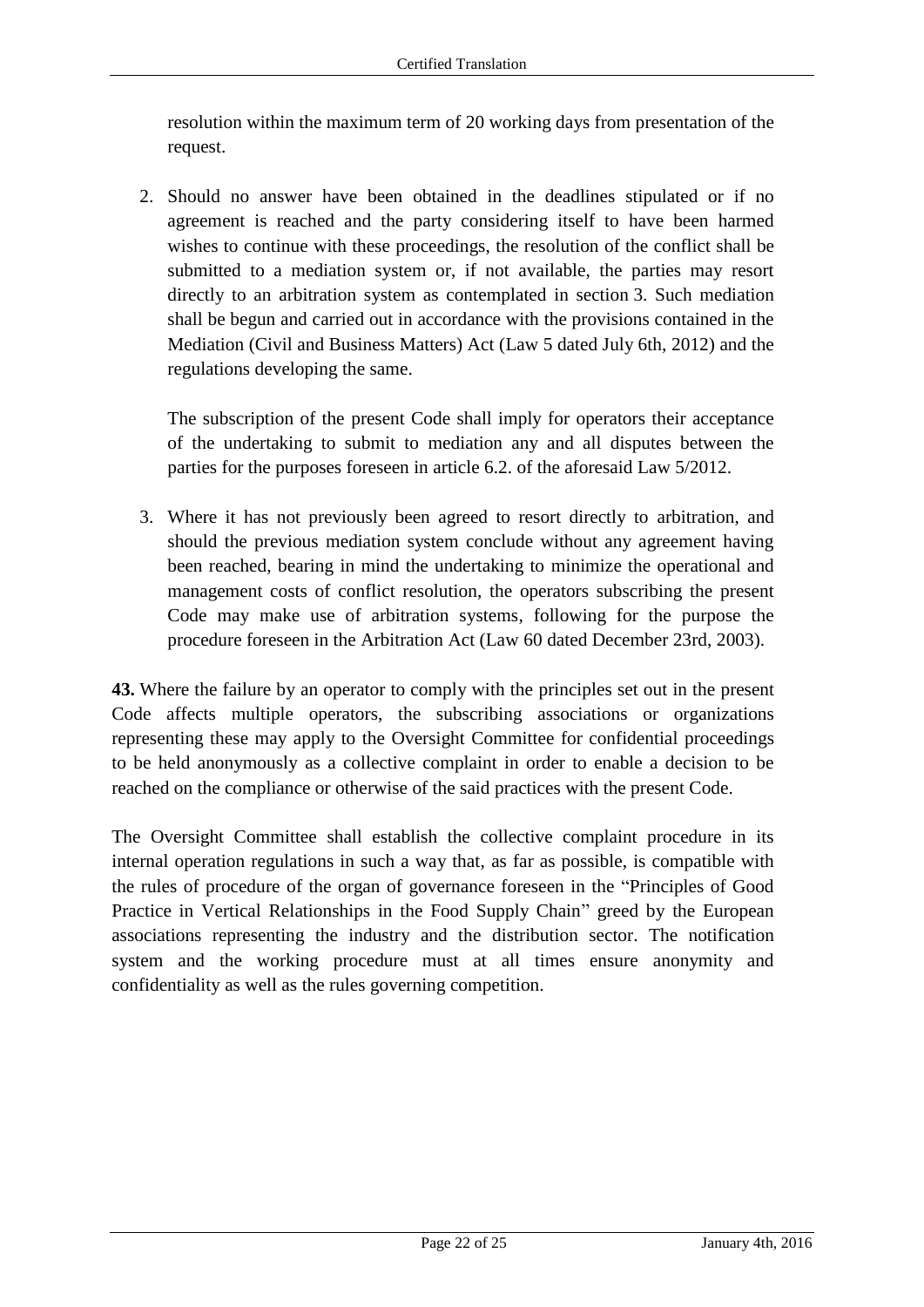# **IX. Oversight Committee for the Code of Good Business Practices in Food Contracting**

### **IX.1. Composition and operation**

**44.** The Code's Oversight Committee, as foreseen in article 16.3 of Law 12/2013, shall be chaired by the Director General of the Food Industry and shall additionally comprise a total of 16 members, distributed as follows:

- Two members representing the Ministry of Agriculture, Food and the Environment, designated by the Minister.
- Two members representing the Ministry of the Economy and Competitiveness, designated by the Minister.
- Three members representing producers, proposed by the professional agrarian organizations representing the operators in the production sector subscribing the present Code.
- One member representing the Food and Farming Co-operatives of Spain.
- Four members representing the food industry, proposed by the sectoral organizations and associations representing the operators in the industrial sector subscribing the present Code.
- Four members representing the distribution companies, proposed by the sectoral organizations and associations representing the operators subscribing the present Code in the modern and specialized distribution sector.

A civil servant from the Subdirectorate General for the Structure of the Food Supply Chain shall act as Secretary, with the right to speak but not to vote in the deliberations of the Committee. This civil servant shall be designated by the Chair.

With the right to speak but not to vote, a representative designated by the National Markets and Competition Commission shall be able to attend as a guest, if so requested.

**45.** The Oversight Committee shall establish its internal operation regulations and the system or monitoring compliance with the Code. The work of the Committee shall be conducted within strict confidentiality and anonymity, for which purpose it must draw up adequate rules of procedure to prevent conflicts of interest, as well as a specific confidentiality agreement, in all cases guaranteeing the regulations in defence of competition. The Oversight Committee shall adopt its decisions by a simple majority, with the Chair having a casting vote in the event of a tie.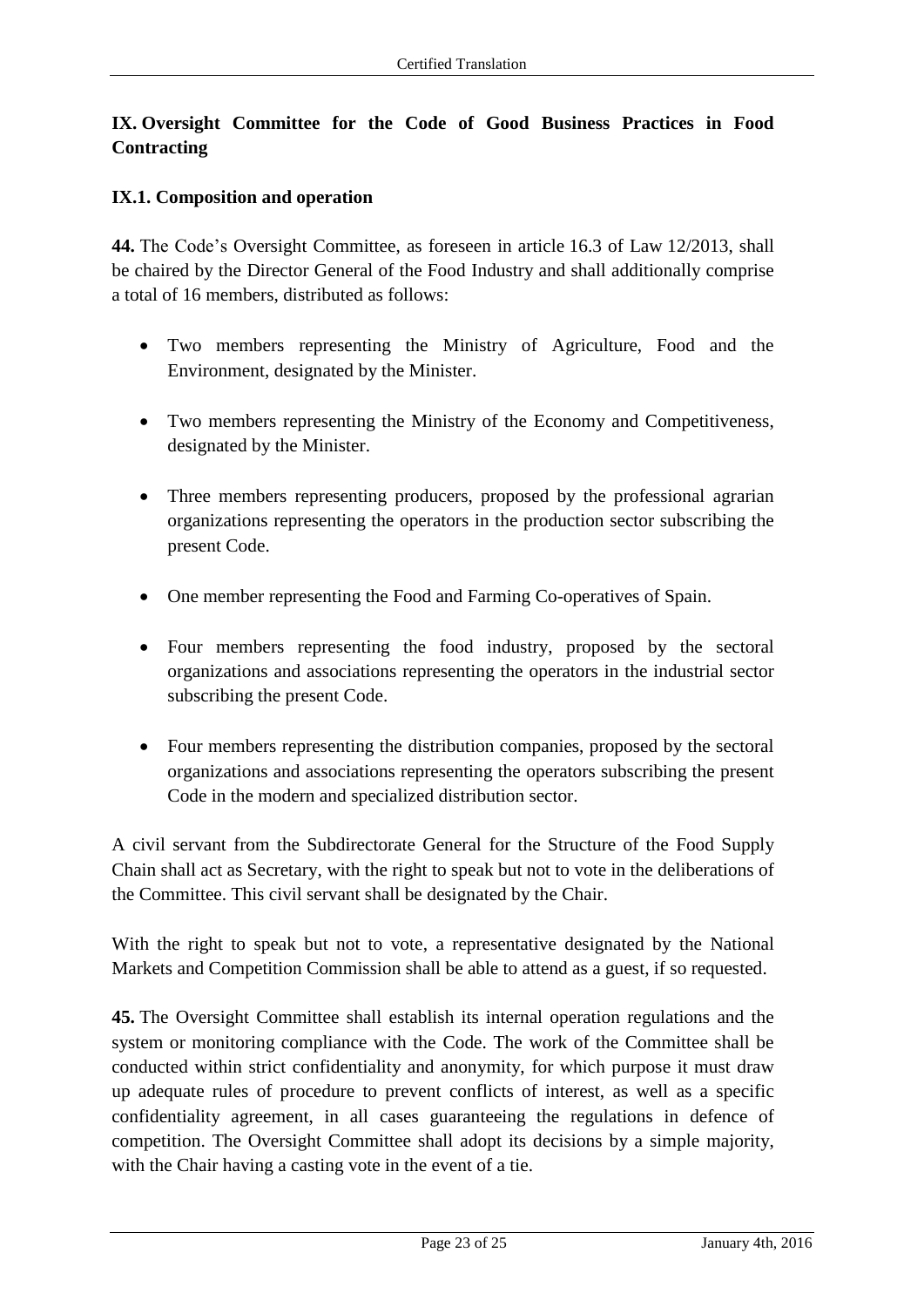### **IX.2. Functions**

**46.** The work of the Oversight Committee shall cover the following functions:

- The Oversight Committee will be the organ in charge of interpreting and deciding the scope of the clauses making up the present Code.
- Implementation of the monitoring of the introduction and the degree of compliance with the present Code by operators and their associations or organizations.
- Promotion of actions to facilitate the understanding of the Code among food supply chain operators.
- Reporting each year to the Food Supply Chain Observatory on the result of its work and informing it of the proposals deemed appropriate in connection with the improvement and updating of the undertakings contemplated in the Code.
- In accordance with the provisions contained in article 7 of the present Code, it may propose to the Ministry of Agriculture, Food and the Environment the temporary suspension or definitive removal of the inclusion on the State Register for Good Business Practices of those operators known to have failed to comply with the terms of their undertakings.
- It will receive reports from the associations and organizations included in it on the activities promoted among their respective memberships to encourage awareness of the Code and to drive their adoption of the same.
- In collaboration with the Food Supply Chain Observatory, the design and implementation of the "panel for monitoring innovation in the food sector" referred to in article 27 of this Agreement.
- Establishment, within its internal operating regulations, of the collective complaint procedure foreseen in article 43 of this Agreement.

### **X. Publicity of the Code of Good Business Practices in Food Contracting**

**47.** Regardless of the actions carried out by the Ministry of Agriculture, Food and the Environment to raise awareness of the Code, in accordance with the provisions contained in article 17.3 of Law 12/2013, the associations or organizations representing operators in the food supply chain that have subscribed the present Code undertake to use such means as they may deem appropriate to ensure the maximum dissemination